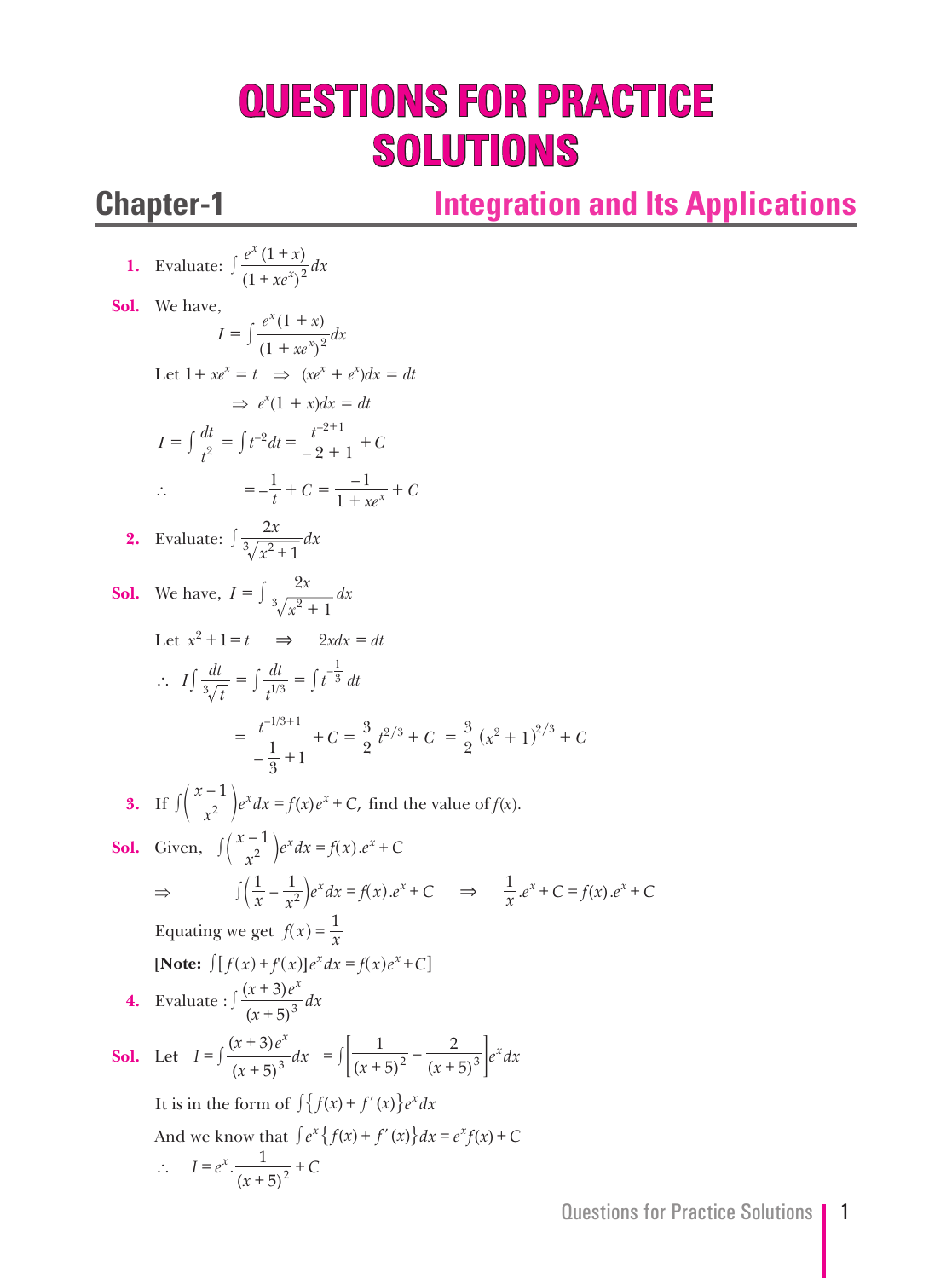**5.** Evaluate :  $\int_1^2 e^{-\log x} dx$  $\int_1^2$ 

**Sol.** We have,

$$
I = \int_{1}^{2} e^{-\log x} dx = \int_{1}^{2} e^{\log x^{-1}} dx
$$

$$
\int_{1}^{2} x^{-1} dx = \int_{1}^{2} \frac{1}{x} dx = [\log x]_{1}^{2}
$$

$$
= \log 2 - \log 1 = \log 2 - 0 = \log 2
$$

**6.** Evaluate :  $\int_{\log 2}^{\log 4} 2^x dx$  $\int_{\log 2}^{\log 4}$ 

**Sol.** We have,

$$
I = \int_{\log 2}^{\log 4} 2^x dx = \left[\frac{2^x}{\log 2}\right]_{\log 2}^{\log 4}
$$

$$
= \frac{2^{\log 4} - 2^{\log 2}}{\log 2}
$$
7. Evaluate: 
$$
\int \frac{2^x}{\sqrt{4^x - 1}} dx
$$

**Sol.** We have,

$$
I = \int \frac{2^{x}}{\sqrt{4^{x}-1}} dx
$$
\n
$$
\int \frac{2^{x}}{\sqrt{(2^{x})^{2}-(1)^{2}}} dx
$$
\nLet  $2^{x} = t \implies 2^{x}$ .  $\log 2 dx = dt$   
\n $2^{x} dx = \frac{dt}{\log 2}$   
\n $\therefore I = \int \frac{dt}{\log 2 \cdot \sqrt{t^{2}-1}} = \frac{1}{\log 2} \int \frac{dt}{\sqrt{t^{2}-1}}$   
\n $= \frac{1}{\log 2} \log|t + \sqrt{t^{2}-1}| + C = \frac{\log|2^{x} + \sqrt{4^{x}-1}|}{\log 2} + C$   
\n8. Evaluate:  $\int \frac{dx}{x(x^{3} + 8)}$   
\nSoI.  $I = \int \frac{dx}{x(x^{3} + 8)}$   
\nLet  $x^{3} = z \implies 3x^{2} dx = dz$   
\n $\implies x^{2} dx = \frac{dz}{3}$   
\n $\therefore I = \frac{1}{3} \int \frac{dz}{z(z+8)} = \frac{1}{3 \times 8} \int \frac{(z+8)-z}{z(z+8)} dz$   
\n $= \frac{1}{3 \times 8} \int \left[\frac{1}{z} - \frac{1}{z+8}\right] dz = \frac{1}{24} \int \frac{dz}{z} - \frac{1}{24} \int \frac{dz}{z+8}$   
\n $= \frac{1}{24} \log|z| - \frac{1}{24} \log|z+8| + C$   
\n $= \frac{1}{24} \log \left|\frac{z}{z+8}\right| + C = \frac{1}{24} \log \left|\frac{x^{3}}{x^{3} + 8}\right| + C$ 

2 | Applied Mathematics-XII: Term-2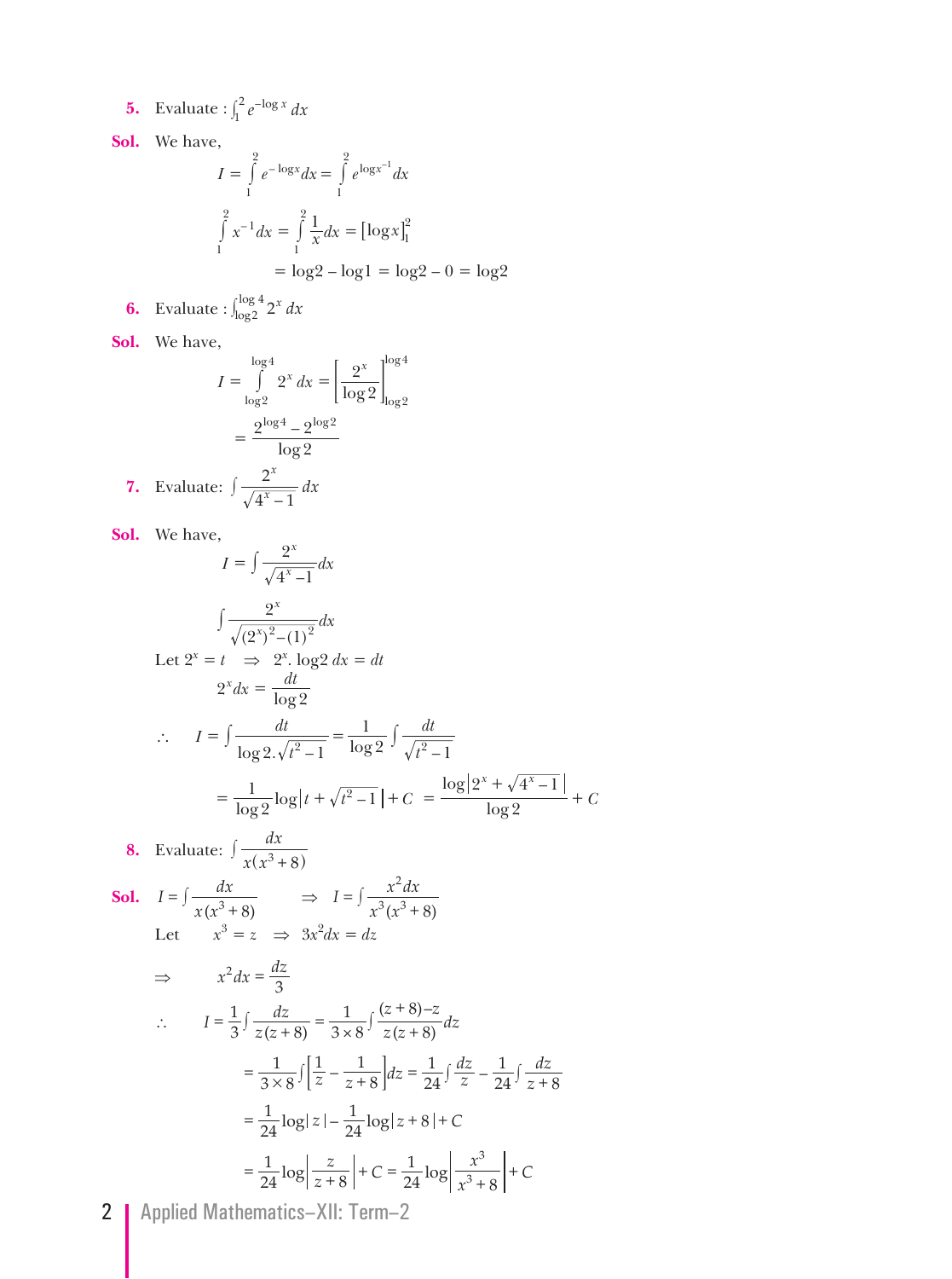**9.** Evaluate:  $x(x^3 + 3)$  $\int \frac{dx}{x(x^5+3)}$ 

Sol. Let

Let 
$$
I = \int \frac{dx}{x(x^5 + 3)} = \int \frac{x^4 dx}{x^5(x^5 + 3)} = \frac{1}{5} \int \frac{5x^4 dx}{x^5(x^5 + 3)}
$$
  
But  $x^5 = x \implies 5x^4 dx = dx$ 

Put 
$$
x^5 = z \Rightarrow 5x^4 dx = dz
$$
  
\n
$$
\therefore I = \frac{1}{5} \int \frac{dz}{z(z+3)} = \frac{1}{5 \times 3} \int \frac{z+3-z}{z(z+3)} dz
$$
\n
$$
= \frac{1}{15} \int \frac{z+3}{z(z+3)} dz - \frac{1}{15} \int \frac{z}{z(z+3)} dz
$$
\n
$$
= \frac{1}{15} \int \frac{dz}{z} - \frac{1}{15} \int \frac{dz}{z+3} = \frac{1}{15} \{ \log|z| - \log |z+3| \} + C
$$
\n
$$
= \frac{1}{15} \log | \frac{z}{z+3} | + C = \frac{1}{15} \log | \frac{x^5}{x^5+3} | + C
$$
\n10. Evaluate:  $\int \frac{1-x^2}{x(1-2x)} dx$ 

**Sol.** We have

$$
\int \frac{1 - x^2}{x(1 - 2x)} dx = \int \frac{1 - x^2}{x - 2x^2} dx
$$
  
= 
$$
\int \frac{x^2 - 1}{2x^2 - x} dx = \int \frac{1}{2} \left( \frac{2x^2 - 2}{2x^2 - x} \right) dx = \frac{1}{2} \int \frac{(2x^2 - x) + (x - 2)}{2x^2 - x} dx
$$
  
= 
$$
\frac{1}{2} \int \left( 1 + \frac{x - 2}{2x^2 - x} \right) dx
$$
...(i)

By partial fraction

$$
\frac{x-2}{2x^2 - x} = \frac{x-2}{x(2x-1)} = \frac{A}{x} + \frac{B}{2x-1}
$$
  
x-2 = A(2x - 1) + Bx ...(ii)

Equating coefficient of *x* and constant term, we get

$$
2A + B = 1 \text{ and } -A = -2
$$
  
\n
$$
\Rightarrow \qquad A = 2, \ B = -3
$$
  
\n
$$
\therefore \qquad \frac{x - 2}{2x^2 - x} = \frac{2}{x} + \frac{3}{1 - 2x}
$$
  
\nFrom equation (i)  
\n
$$
\int \frac{1 - x^2}{x(1 - 2x)} dx = \frac{1}{2} \int 1 dx + \frac{1}{2} \int \left(\frac{2}{x} + \frac{3}{1 - 2x}\right) dx
$$
  
\n
$$
= \frac{1}{2} x + \log |x| - \frac{3}{4} \log |1 - 2x| + C
$$

**11.** Evaluate:  $\int x^2 \log x \, dx$ 

**Sol.** We have,

$$
I = \int \frac{x^2 \log x}{\ln x} dx
$$

Using ILATE, we have

$$
I = \log x \int x^2 dx - \int \left(\frac{d}{dx} \log x \cdot \int x^2 dx\right) dx
$$

$$
= \log x \times \frac{x^3}{3} - \int \frac{1}{x} \times \frac{x^3}{3} dx
$$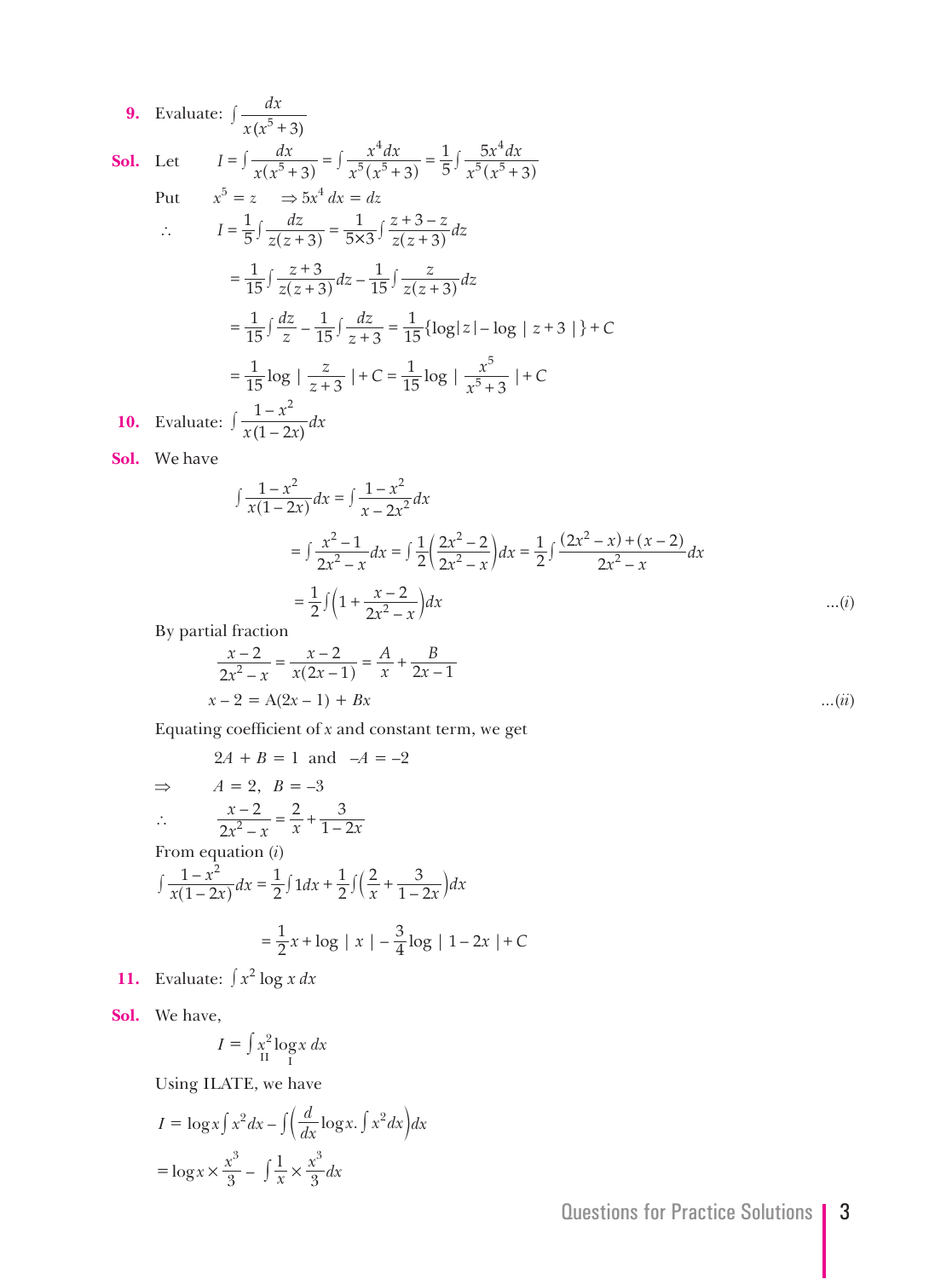$$
= \frac{x^3}{3} \log x - \frac{1}{3} \int x^2 dx
$$
  
\n
$$
= \frac{x^3}{3} \log x - \frac{1}{3} \times \frac{x^3}{3} + C
$$
  
\n
$$
= \frac{x^3}{3} \log x - \frac{x^3}{9} + C
$$
  
\n12. Evaluate:  $\int_0^3 f(x) dx$ , where  $f(x) = \begin{cases} x + 1, x < 1 \\ 2x, x \ge 1 \end{cases}$   
\n**Sol.** Given,  $f(x) = \begin{cases} x + 1, x < 1 \\ 2x, x \ge 1 \end{cases}$   
\n $\therefore \int_0^3 f(x) dx = \int_0^1 (x + 1) dx + \int_1^3 2x dx$   
\n
$$
= \left[ \frac{x^2}{2} + x \right]_0^1 + \left[ 2 \frac{x^2}{2} \right]_1^3
$$
  
\n
$$
= \frac{1}{2} + 1 - 0 + (3)^2 - (1)^2 = \frac{19}{2}
$$
  
\n13. Evaluate:  $\int_2^2 \frac{1}{1 + \sqrt{e^x}} dx$ 

*e*

**Sol.** We have,

$$
I = \int_{-2}^{2} \frac{1}{1 + \sqrt{e^x}}
$$
...(i)  
\n
$$
\Rightarrow I = \int_{-2}^{2} \frac{1}{1 + \sqrt{e^{-x}}}
$$
  
\nUsing property  $\int_{a}^{b} f(x) dx = \int_{a}^{b} f(a + b - x) dx$   
\n
$$
I = \int_{-2}^{2} \frac{\sqrt{e^x}}{\sqrt{e^x} + 1} dx
$$
...(ii)  
\nAdding (i) and (ii), we have

$$
2I = \int_{-2}^{2} \frac{1 + \sqrt{e^x}}{1 + \sqrt{e^x}} dx = \int_{-2}^{2} dx = [x]_{-2}^{2}
$$
  
\n
$$
\Rightarrow 2I = 2 - (-2) = 4
$$
  
\n
$$
\therefore I = 2
$$

**14.** Evaluate: 
$$
\int_1^2 \left(\frac{1}{x} - \frac{1}{2x^2}\right) e^{2x} dx
$$

**Sol.** We have,  $I = \int_{1}^{x} \left(\frac{x}{x} - \frac{2x^2}{2x^2}\right) e^{2x} dx$ 1  $-\frac{1}{2x^2}\bigg)e^{2x}$ 1  $=\int_{0}^{2} \left( \frac{1}{x} - \frac{1}{9x^2} \right)$ Let  $2x = t$   $\implies$   $2 dx = dt$ when  $x = 1 \Rightarrow t = 2$  $x = 2 \Rightarrow t = 4$  $I = \int_{2}^{4} \left( \frac{2}{t} - \frac{1}{2} \times \frac{4}{t^2} \right) e^t \times \frac{dt}{2}$ 2  $1 \times 4$  $\int_{2}^{t} \left( \frac{2}{t} - \frac{1}{2} \times \frac{1}{t^2} \right) e^t \times \frac{du}{2}$  $\therefore I = \int_0^4 \left( \frac{2}{t} - \frac{1}{2} \times \frac{4}{t^2} \right)$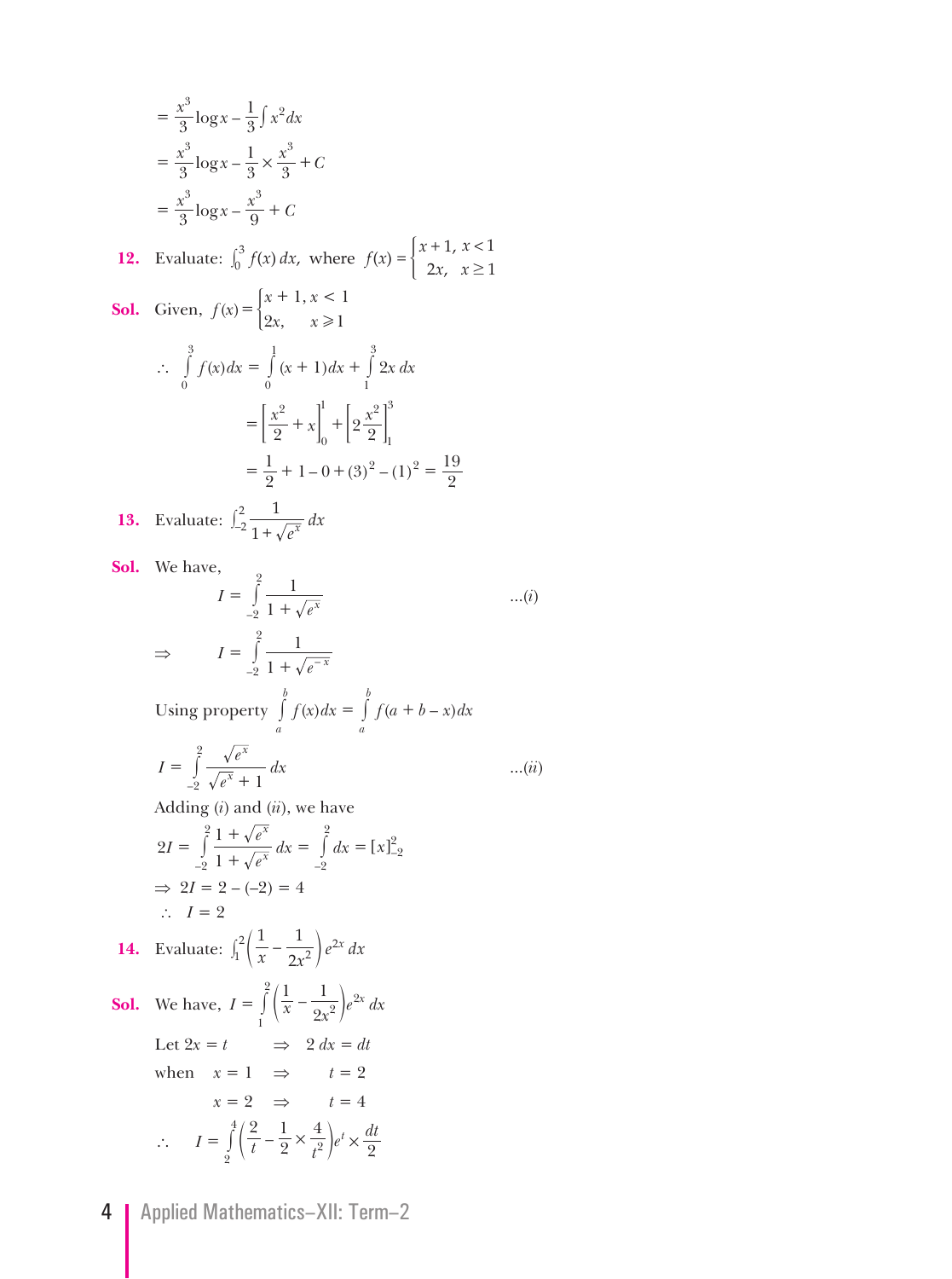$$
= \int_{2}^{4} \left(\frac{1}{t} - \frac{1}{t^{2}}\right) e^{t} dt
$$
  
= 
$$
\int_{2}^{4} \left[\frac{1}{t} + \left(\frac{-1}{t^{2}}\right)\right] e^{t} dt
$$
  
= 
$$
\left[e^{t} \cdot \frac{1}{t}\right]_{2}^{4} = \frac{e^{4}}{4} - \frac{e^{2}}{2} = \frac{e^{2}(e^{2} - 2)}{4}
$$

15. Evaluate: 
$$
\int \frac{1-x}{x(1-2x)} dx
$$

**Sol.** We have,

$$
I = \int \frac{1-x}{x(1-2x)} dx
$$
  
Let 
$$
\frac{1-x}{x(1-2x)} = \frac{A}{x} + \frac{B}{1-2x}
$$
...(
$$
\Rightarrow \frac{1-x}{x(1-2x)} = \frac{A-2Ax+ Bx}{x(1-2x)}
$$

$$
\Rightarrow 1-x = A + (-2A+B) \cdot x
$$

*i* )

On equating we have

 $A = 1$  and  $-2A + B = -1$  $\Rightarrow$   $(-2 \times 1) + B = -1$ ⇒  $B = -1 + 2 = 1$ ∴  $B = 1$ 

from ( *i*), we have

$$
\frac{1-x}{x(1-2x)} = \frac{1}{x} + \frac{1}{1-2x}
$$

$$
\int \frac{1-x}{x(1-2x)} dx = \int \frac{1}{x} dx + \int \frac{1}{1-2x} dx
$$

$$
= \log|x| + \frac{\log|1-2x|}{-2} + C
$$

$$
= \log|x| - \frac{1}{2}\log|1-2x| + C
$$

**16.** Evaluate: 
$$
\int_0^1 \frac{3t^2}{(1+t^3)(2+t^3)} dt
$$
  
\n**Sol.** We have,  
\n
$$
I = \int_0^1 \frac{3t^2}{(1+t^3)(2+t^3)} dt
$$
  
\nLet  $t^3 = z \implies 3t^2 dt = dz$   
\nWhen  $t = 0 \implies z = 0$   
\n $t = 1 \implies z = 1$   
\n $\therefore I = \int_0^1 \frac{dz}{(1+z)(2+z)} = \int_0^1 \frac{(2+z)-(1+z)}{(1+z)(2+z)} dz$   
\n $= \int_0^1 \frac{1}{1+z} dz - \int_0^1 \frac{1}{2+z} dz$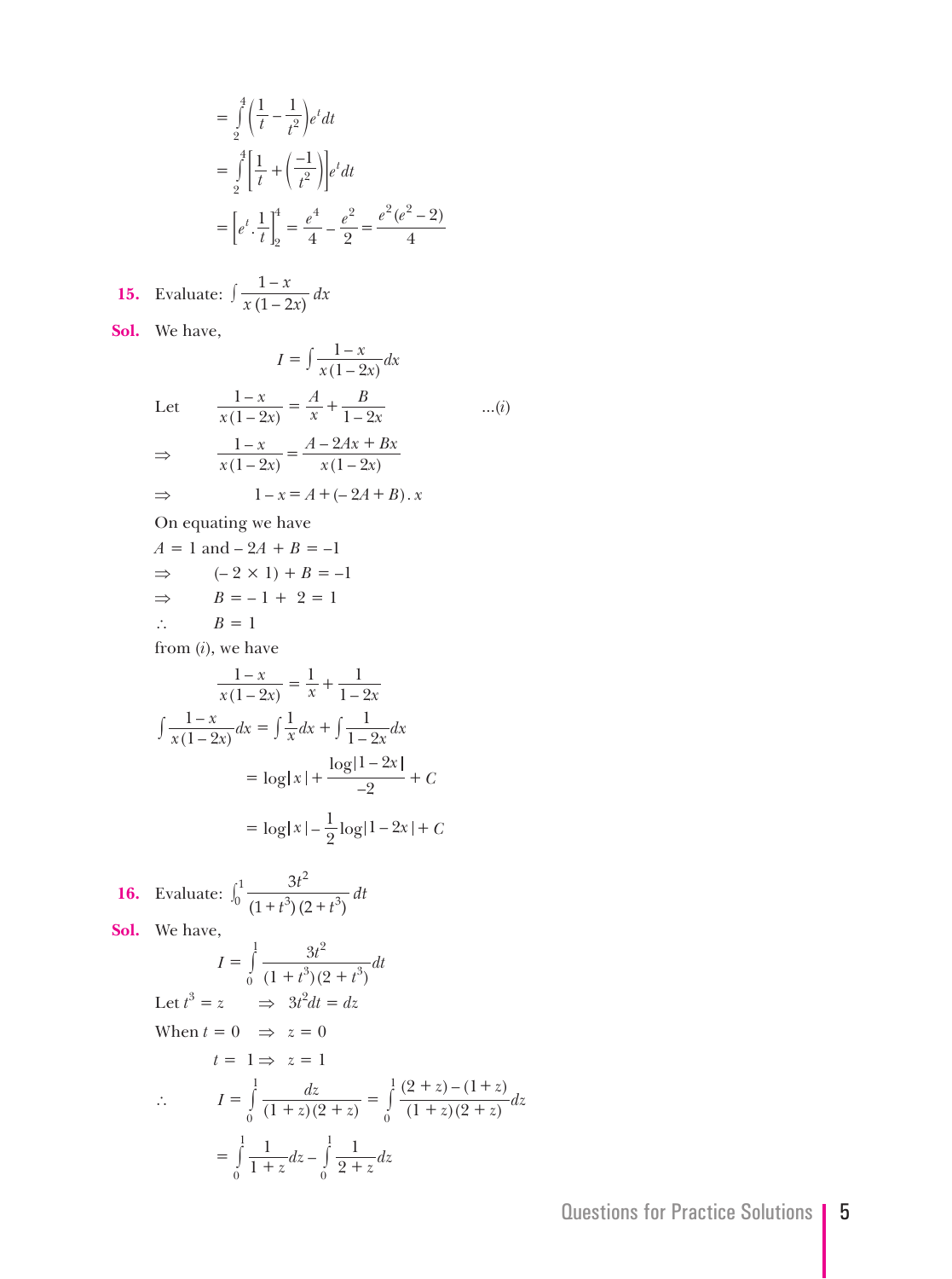$$
= [\log |1 + z| - \log |2 + z|]_0^1
$$
  
\n
$$
= [\log |\frac{1+z}{2+z}|]_0^1 = \log \frac{2}{3} - \log \frac{1}{2} = \log \frac{2}{3} \times 2 = \log \frac{4}{3}
$$
  
\n17. Evaluate:  $\int_0^4 (|x| + |x - 2| + |x - 4|) dx$   
\nSoI. Let  $I = \int_0^4 (|x| + |x - 2| + |x - 4|) dx$   
\n
$$
= \int_0^4 (|x| + |x - 2| + |x - 4|) dx
$$
  
\n
$$
= \int_0^4 (|x| + |x - 2| + |x - 4|) dx
$$
  
\n
$$
= \int_0^4 (|x| + |x - 2| + |x - 4|) dx
$$
  
\n
$$
= \int_0^4 (|x| + |x - 2| + |x - 4|) dx
$$
  
\n
$$
= \int_0^4 (|x| + |x - 2| + |x - 4|) dx
$$
  
\n
$$
= \int_0^4 (|x| + |x - 2| + |x - 4|) dx
$$
  
\n
$$
= \int_0^4 (|x| + |x - 2| + |x - 4|) dx
$$
  
\n
$$
= \int_0^4 (|x| + |x - 2| + |x - 4|) dx
$$
  
\n
$$
= \int_0^4 (|x| + |x - 2| + |x - 4|) dx
$$
  
\n
$$
= \int_0^4 (|x| + |x - 2| + |x - 4|) dx
$$
  
\n
$$
= \int_0^4 (|x| + |x - 2| + |x - 4|) dx
$$
  
\n
$$
= \int_0^4 (|x| + |x - 2| + |x - 4|) dx
$$
  
\n
$$
= \int_0^4 (|x| + |x - 2| + |x - 4|) dx
$$
  
\n
$$
= \int_0^4 (|x| + |x - 2| + |x - 4|) dx
$$
  
\n
$$
= \int_0^4 (|x| + |x - 2| + |x - 4|) dx
$$

**18.** Evaluate:  $\int \frac{1}{\sqrt{3x^2+2x-1}} dx$ 

**Sol.** We have,

$$
I = \int \frac{1}{\sqrt{3x^2 + 2x - 1}} dx
$$
  
\n
$$
I = \int \frac{1}{\sqrt{3(x^2 + \frac{2}{3}x - \frac{1}{3})}}
$$
  
\n
$$
= \frac{1}{\sqrt{3}} \int \frac{1}{\sqrt{x^2 + \frac{2}{3}x + (\frac{1}{3})^2 - (\frac{1}{3})^2 - \frac{1}{3}}} dx
$$
  
\n
$$
= \frac{1}{\sqrt{3}} \int \frac{1}{\sqrt{(x + \frac{1}{3})^2 - \frac{4}{9}}} dx
$$
  
\n
$$
= \frac{1}{\sqrt{3}} \int \frac{1}{\sqrt{(x + \frac{1}{3})^2 - (\frac{2}{3})^2}} dx
$$
  
\n
$$
= \frac{1}{\sqrt{3}} \log \left| (x + \frac{1}{3}) + \sqrt{(x + \frac{1}{3})^2 - (\frac{2}{3})^2} \right| + C
$$
  
\n
$$
= \frac{1}{\sqrt{3}} \log \left| (x + \frac{1}{3}) + \sqrt{x^2 + \frac{2x}{3} - \frac{1}{3}} \right| + C
$$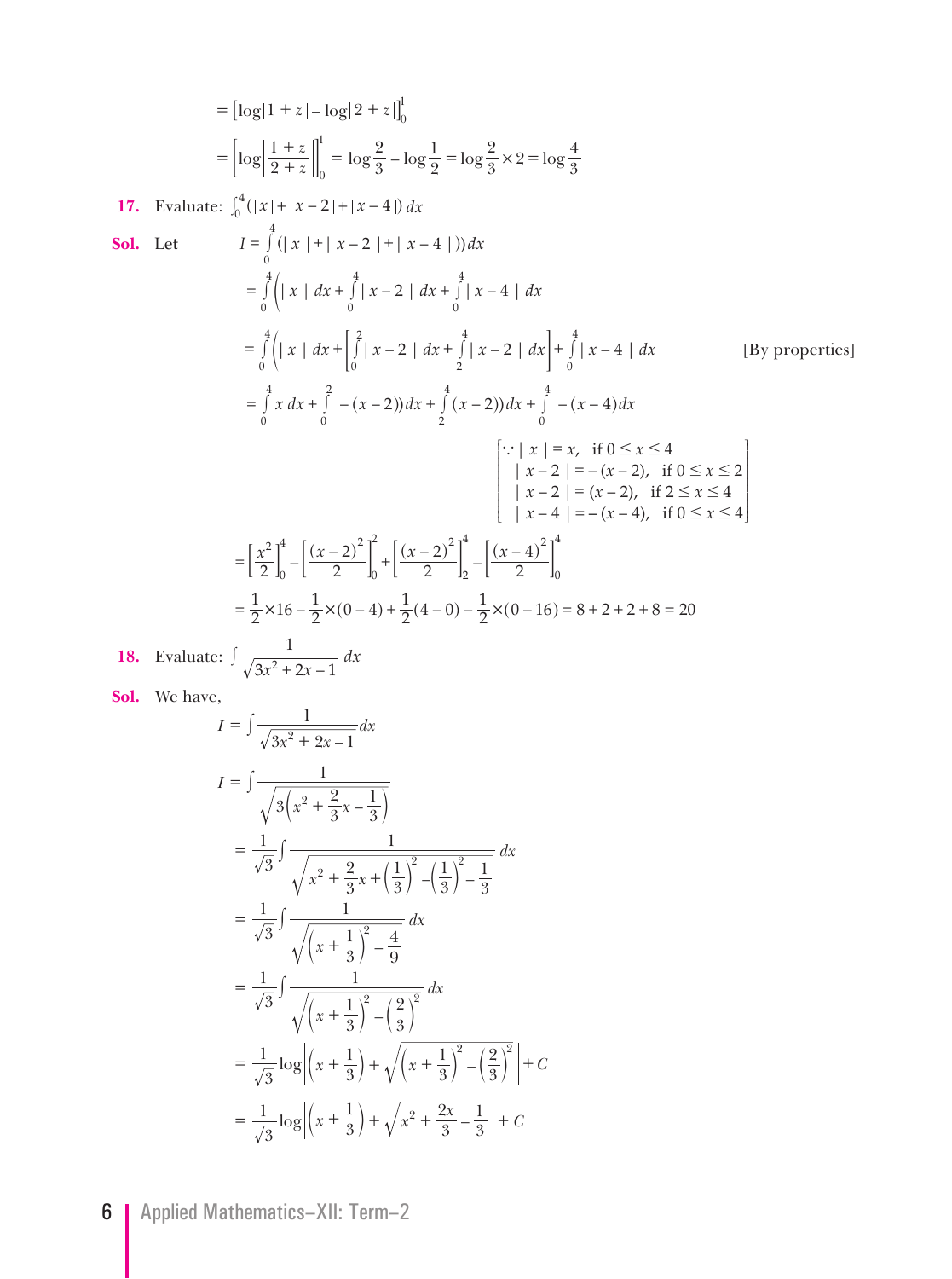**19.** Evaluate:  $(x^2 - 1)(x + 2)$  $\frac{x+4}{y}$  *dx* 1)  $(x + 2)$  $5x + 4$  $^{2}-1(x+$  $\int \frac{5x+}{x^2}$ **Sol.** We have,  $I = \int \frac{3x+1}{(x^2-1)(x+2)}$  $(x^2 - 1)(x)$  $\frac{x+4}{x}$  *dx*  $1(x + 2)$  $= \int \frac{5x+4}{(x^2-1)(x+4)}$  $I = \int \frac{5x+4}{(x-1)(x+1)(x+2)} dx$ Let  $\frac{5x+4}{(x-1)(x+1)(x+2)}$ *x A x B x C*  $1(x + 1)(x + 2)$  $5x + 4$  $\frac{5x+4}{-1(x+1)(x+2)} = \frac{A}{x-1} + \frac{B}{x+1} + \frac{C}{x+2}$ Where,  $A = \frac{5x+4}{(x+1)(x+2)}\Big|_{x=1} \implies A$  $2 \times 3$ 9 2  $=\frac{5x+4}{(x+1)(x+2)}\Big|_{x=1}$   $\Rightarrow$   $A=\frac{9}{2\times 3}=\frac{3}{2}$ =  $B = \frac{5x+4}{(x-1)(x+2)}\Big|_{x=-1}$   $\Rightarrow$  *B*  $2 \times 1$ 1 2 1  $(-1)(x+2)\Big|_{x=-1}$   $-2 \times$ –  $=\frac{5x+4}{(x-1)(x+2)}\Big|_{x=-1}$   $\Rightarrow B=\frac{-1}{-2\times 1}=$ = and  $C = \frac{5x+4}{(x-1)(x+1)}\Big|_{x=-3}$   $\Rightarrow C = \frac{-6}{-3x-1} = \left.\frac{5x+4}{-1(x+1)}\right|_{x=-2} \Rightarrow C = \frac{-6}{-3x-1} = -2$  $=\frac{5x+4}{(x-1)(x+1)}\Big|_{x=-2}$   $\Rightarrow$   $C=\frac{-6}{-3\times-1}$ = ∴  $\int \frac{5x+4}{(x-1)(x+1)(x+2)} dx = \frac{3}{2} \int \frac{1}{x-1} dx + \frac{1}{2} \int \frac{1}{x+1} dx - 2 \int \frac{1}{x+2} dx$ 2 3 1 1 2 1  $\frac{1}{1}dx-2\int \frac{1}{x+2}$  $\int \frac{5x+4}{(x-1)(x+1)(x+2)} dx = \frac{3}{2} \int \frac{1}{x-1} dx + \frac{1}{2} \int \frac{1}{x+1} dx - 2 \int \frac{1}{x+1} dx$  $=$   $\frac{3}{2}$  log  $|x-1|$  +  $\frac{1}{2}$  log  $|x+1|$  – 2 log  $|x+2|$  + C

**20.** Evaluate: 
$$
\int_{1}^{5} \frac{\sqrt{x}}{\sqrt{x} + \sqrt{6 - x}} dx
$$

**Sol.** We have,

$$
I = \int_{1}^{5} \frac{\sqrt{x}}{\sqrt{x} + \sqrt{6 - x}} dx
$$
 ...(i)

Using property  $\int f(x) dx = \int f(a+b-x) dx$ *a b a*  $\int_a^b f(x)dx = \int_a^b f(a+$  *I x dx* 6 – 5

$$
I = \int_{1}^{\infty} \frac{\sqrt{6-x}}{\sqrt{6-x} + \sqrt{x}} dx
$$
 ...(ii)

Adding (*i*) and (*ii*), we get

$$
2I = \int_{1}^{5} \frac{\sqrt{x} + \sqrt{6 - x}}{\sqrt{x} + \sqrt{6 - x}} dx = \int_{1}^{5} dx
$$
  

$$
\implies 2I = [x]_{1}^{5} = 5 - 1 = 4
$$

$$
\therefore \qquad I = \frac{4}{2} = 2
$$

- **21.** The demand function for a commodity is  $p = 80 3x x^2$ . Find the consumers surplus for  $p = 40.$
- **Sol.** Given that demand function is  $p = 80 3x x^2$ When  $p_0 = 40$  we have

$$
x^{2} + 8x - 5x - 40 = 0 \Rightarrow x^{2} + 3x - 40 = 0
$$
  

$$
x^{2} + 8x - 5x - 40 = 0 \Rightarrow x(x + 8) - 5(x + 8) = 0
$$
  

$$
(x + 8)(x - 5) = 0
$$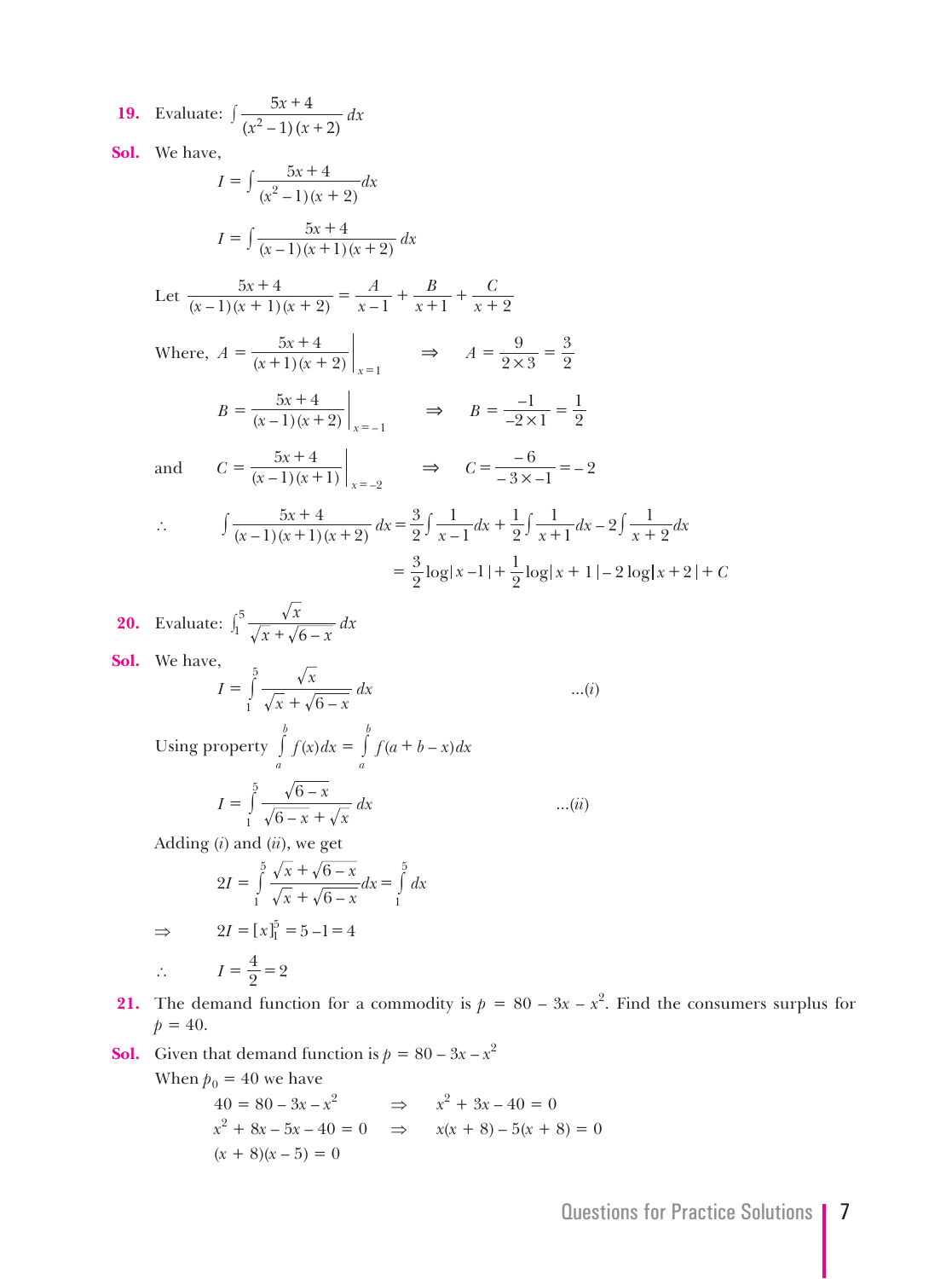$$
\Rightarrow \quad x - 5 = 0 \quad (x + 8 \neq 0) \Rightarrow x \neq -8
$$
  
\n
$$
\therefore \quad x = 5 \quad \Rightarrow x_0 = 5
$$
  
\n
$$
\therefore \quad p_0 x_0 = 40 \times 5 = 200
$$

Consumers' surplus

$$
C.S = \int_{0}^{5} (80 - 3x - x^{2}) dx - 200
$$

$$
= \left[ 80x - \frac{3x^{2}}{2} - \frac{x^{3}}{3} \right]_{0}^{5} - 200
$$

$$
= 400 - \frac{75}{2} - \frac{125}{3} - 200
$$

$$
= \frac{725}{6}
$$

**22.** If the supply function is  $p = 3x^2 + 10$  and  $x_0 = 4$ , find the producer's surplus.

**Sol.** Given supply function,  $p = 3x^2 + 10$  and  $x_0 = 4$ 

$$
\therefore p_0 = 3 \times (4)^2 + 10 = 58
$$
  
\n
$$
\therefore \text{ Products' surplus (P. S)} = p_0 x_0 - \int_0^{x_0} (3x^2 + 10) dx = 58 \times 4 - \int_0^4 (3x^2 + 10) dx
$$
  
\n
$$
= 58 \times 4 - [x^3 + 10x]_0^4
$$
  
\n
$$
= 232 - (64 + 40) = 128
$$

z z z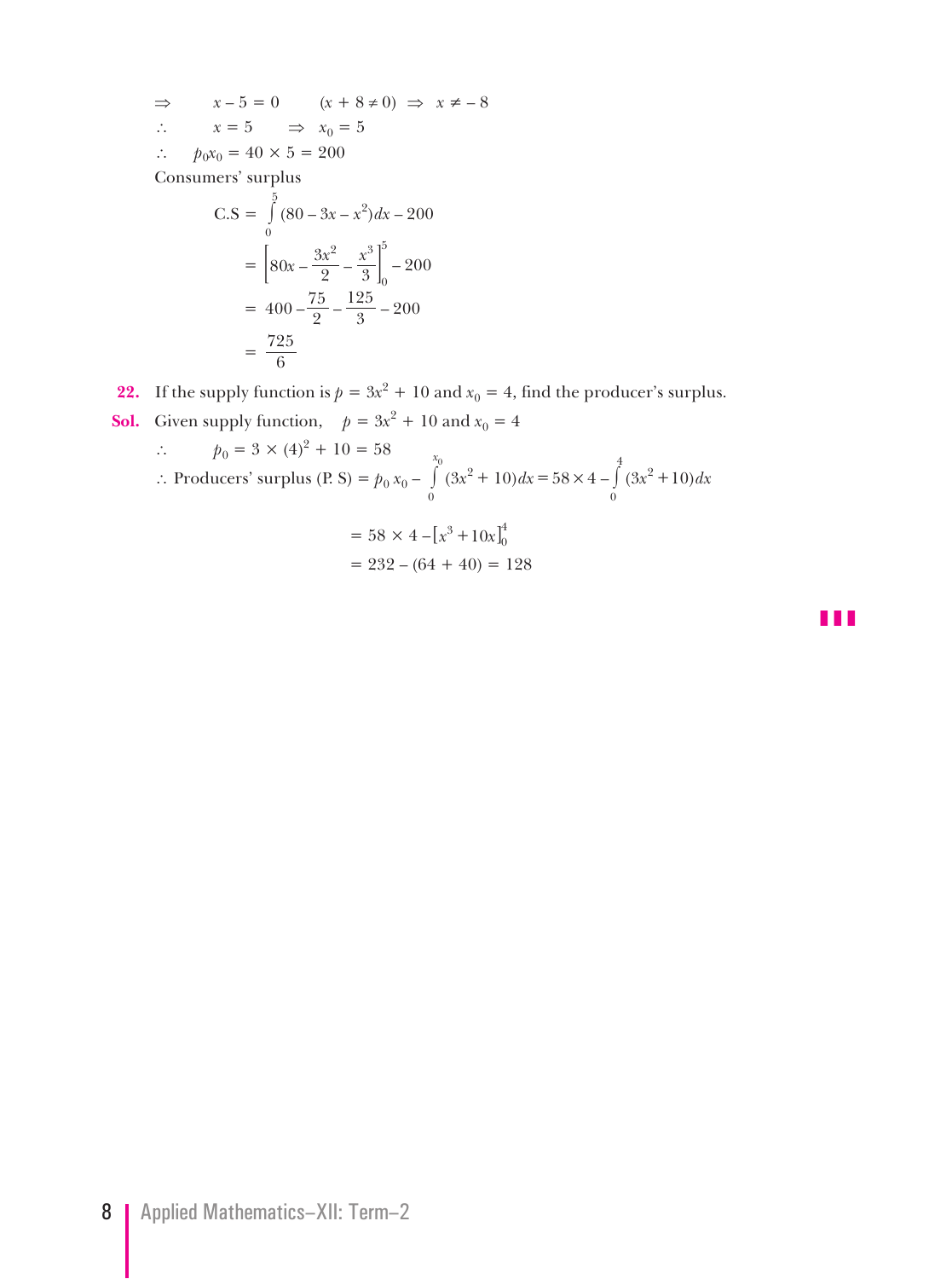# **QUESTIONS FOR PRACTICE SOLUTIONS**

 $\frac{1}{y}$ 

## **Chapter-2 Differential Equations and Modelling**

$$
1. \quad x^5 \frac{dy}{dx} = -y^5
$$

**Sol.** Given differential equation,

$$
x^5 \frac{dy}{dx} = -y^5
$$

$$
\frac{dy}{y^5} = -\frac{dx}{x^5}
$$

On integrating both sides, we have,

$$
\int \frac{dy}{y^5} = -\int \frac{dx}{x^5} \quad \Rightarrow \quad \int y^{-5} dy = -\int x^{-5} dx
$$
  
\n
$$
\Rightarrow \quad \frac{y^{-5+1}}{-5+1} = -\left(\frac{x^{-5+1}}{-5+1} + C_1\right)
$$
  
\n
$$
\Rightarrow \quad -\frac{1}{4y^4} = \frac{1}{4x^4} - C_1
$$
  
\n
$$
\Rightarrow \quad \frac{1}{x^4} + \frac{1}{y^4} = 4C_1
$$
  
\n
$$
\Rightarrow \quad \frac{1}{x^4} + \frac{1}{y^4} = C \quad (\text{Where } 4C_1 = C)
$$
  
\n
$$
\Rightarrow \quad x^4 + y^4 = C \ x^4 y^4
$$

which is the required solution.

$$
2. \quad \frac{dy}{dx} = \frac{y}{x}
$$

**Sol.** Given differential equation, *dx dy*  $\frac{y}{x}$  *<sup>y</sup> dy*  $=\frac{dx}{x}$ 

On integrating, we have,

$$
\Rightarrow \qquad \int \frac{dy}{y} = \int \frac{dx}{x} \qquad \Rightarrow \qquad \log y = \log x + \log C
$$

$$
\Rightarrow \qquad \log y = \log Cx
$$

$$
\Rightarrow \qquad y = Cx
$$

Which is the required solution.

$$
3. \quad \frac{dy}{dx} = 2^{y-x}
$$

**Sol.** Given differential equation,

$$
\frac{dy}{dx} = 2^{y-x}
$$
\n
$$
\Rightarrow \quad \frac{dy}{dx} = 2^y \times 2^{-x} = \frac{2^y}{2^x} \quad \Rightarrow \quad \int \frac{dy}{2^y} = \int \frac{dx}{2^x} \quad \Rightarrow \quad \int 2^{-y} dy = \int 2^{-x} dx
$$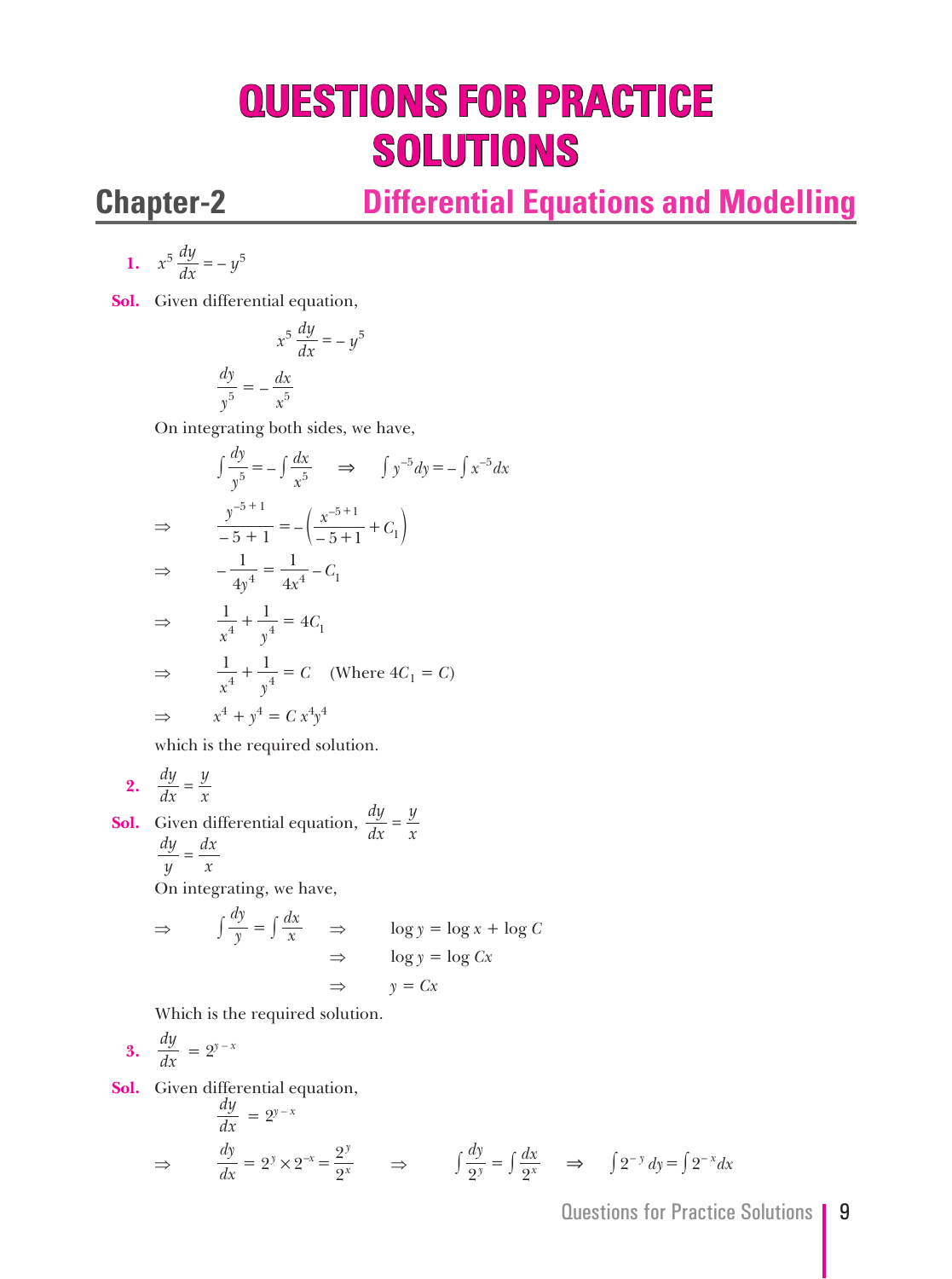$$
\Rightarrow \frac{2^{-y}}{\log 2} = \frac{2^{-x}}{\log 2} + C
$$
  
\n
$$
\Rightarrow 2^{-y} = 2^{-x} + C \log 2 \Rightarrow 2^{-x} - 2^{-y} = -C \log 2
$$
  
\n
$$
\Rightarrow 2^{-x} - 2^{-y} = k, \qquad \text{(Where } k = -C \log 2)
$$

Which is the required solution.

$$
4. \quad \frac{dy}{dx} = (e^x + 1)y
$$

**Sol.** Given differential equation,

$$
\frac{dy}{dx} = (e^x + 1)y
$$

$$
\frac{dy}{y} = (e^x + 1)dx
$$

On integrating both sides

$$
\int \frac{dy}{y} = \int (e^x + 1) dx
$$
  
\n
$$
\Rightarrow \log|y| = e^x + x + C \quad \text{which is the required}
$$
  
\n5. 
$$
\frac{dy}{dx} = \frac{x+1}{2-y}
$$

**Sol.** Given differential equation,

$$
\frac{dy}{dx} = \frac{x+1}{2-y}
$$

 $\Rightarrow$  (2 – *y*) $dy = (x + 1)dx$ 

On integrating both sides, we have

$$
\Rightarrow \qquad \int (2 - y) dy = \int (x + 1) dx
$$
  
\n
$$
\Rightarrow \qquad 2y - \frac{y^2}{2} = \frac{x^2}{2} + x + C_1 \qquad \Rightarrow \qquad \frac{x^2}{2} + \frac{y^2}{2} + x - 2y + C_1 = 0
$$
  
\n
$$
\Rightarrow \qquad x^2 + y^2 + 2x - 4y + 2C_1 = 0 \qquad \Rightarrow \qquad x^2 + y^2 + 2x - 4y + C = 0 \qquad \text{(where } C = 2C_1\text{)}
$$

 $solution.$ 

which is the required solution.

**6.** Find the general solution of the differential equation:

$$
e^x \sqrt{1 - y^2} \, dx + \frac{y}{x} \, dy = 0
$$

**Sol.** Given differential equation,

$$
e^{x}\sqrt{1-y^{2}} dx + \frac{y}{x} dy = 0
$$
  
\n
$$
\Rightarrow \qquad e^{x}\sqrt{1-y^{2}} dx = -\frac{y}{x} dy
$$
  
\n
$$
\Rightarrow \qquad x e^{x} dx = -\frac{y}{\sqrt{1-y^{2}}} dy
$$

On integrating both sides, we have

$$
\Rightarrow \qquad \int x e^x dx = \int \frac{-y}{\sqrt{1 - y^2}} dy \qquad \Rightarrow \qquad x \int e^x dx - \int \left(\frac{dx}{dx} \cdot \int e^x dx\right) dx = \frac{1}{2} \int \frac{-2y}{\sqrt{1 - y^2}} dy
$$
  

$$
\Rightarrow \qquad x e^x - \int e^x dx = \frac{1}{2} \int \frac{dt}{\sqrt{t}}, \text{ where } 1 - y^2 = t
$$
  

$$
\Rightarrow \qquad x e^x - e^x = \sqrt{t} + C \qquad \Rightarrow \qquad (x - 1)e^x = \sqrt{1 - y^2} + C
$$

Which is the required solution.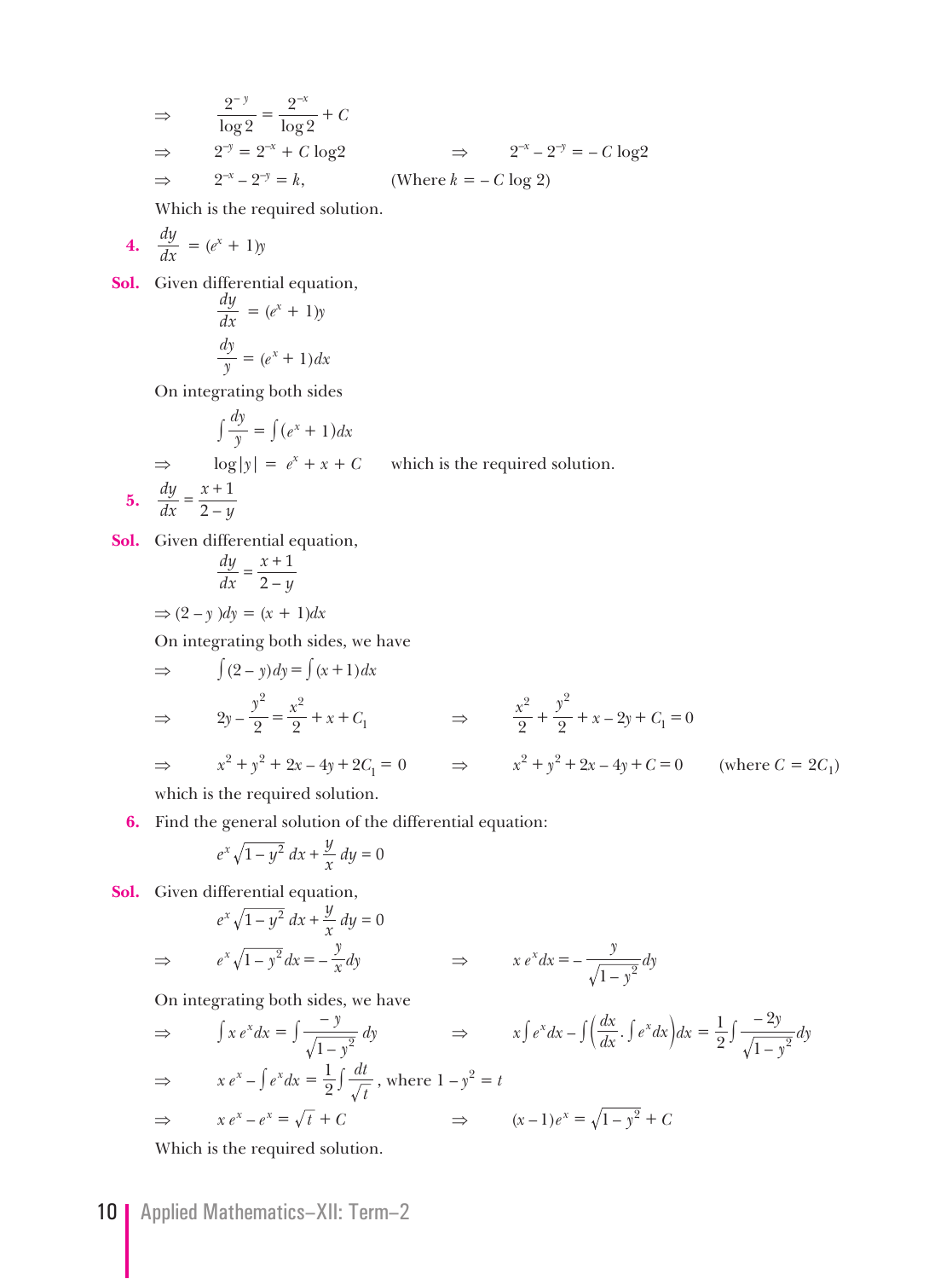7. Solve: 
$$
(x + 1) \frac{dy}{dx} = 2xy
$$
, given that  $y(2) = 3$ 

**Sol.** Given differential equation:

$$
(x + 1) \frac{dy}{dx} = 2xy; \ y(2) = 3
$$

$$
\Rightarrow \frac{dy}{y} = \frac{2x}{x + 1} dx
$$

On integrating both sides, we have

$$
\Rightarrow \int \frac{dy}{y} = 2 \int \frac{x}{x+1} dx \Rightarrow \int \frac{dy}{y} = 2 \int \frac{(x+1)-1}{(x+1)} dx
$$
  
\n
$$
\Rightarrow \log |y| = 2 \int dx - 2 \int \frac{1}{x+1} dx
$$
  
\n
$$
\Rightarrow \log |y| = 2x - 2 \log |x+1| + \log C \qquad ...(i)
$$
  
\nIt is given that  $y(2) = 3$   
\n $\log 3 = 2 \times 2 - 2 \log 3 + \log C$   
\n $3 \log 3 - 4 = \log C$   
\nPutting the value of  $\log C$  in (i), we get  
\n $\log |y| = 2x - 2\log |x+1| + 3 \log 3 - 4$   
\nWhich is the required solution.  
\n8. Solve:  $y \log y dx - x dy = 0$ 

**Sol.** Given differential equation,

$$
y \log y \, dx - x \, dy = 0
$$
  
\n
$$
\Rightarrow \qquad y \log y \, dx = x \, dy
$$
  
\n
$$
\Rightarrow \qquad \int \frac{dx}{x} = \int \frac{dy}{y \log y}
$$
  
\n
$$
\Rightarrow \qquad \log |x| = \log |\log y| + \log C_1
$$
  
\n
$$
\Rightarrow \qquad \log |x| = \log |C_1 \log y|
$$
  
\n
$$
\Rightarrow \qquad x = C_1 \log y \qquad \Rightarrow \qquad \log y = \frac{1}{C_1} x = Cx, \qquad \text{Where } \frac{1}{C_1} = C
$$
  
\n
$$
\Rightarrow \qquad y = e^{Cx}
$$

- **9.** Find a particular solution of the differential equation:  $(x^3 + x^2 + x + 1) \frac{dy}{dx} = 2x^2 + x$ ;  $y = 1$ where  $x = 0$ .
- **Sol.** Given differential equation,

⇒  $y = \int \frac{2x + 4x}{x^2(x + 1) + 1(x + 1)}$ 

2

$$
(x3 + x2 + x + 1)\frac{dy}{dx} = 2x2 + x
$$
  
\n
$$
dy = \frac{2x2 + x}{x3 + x2 + x + 1} dx
$$
  
\nOn integrating both sides, we have  
\n
$$
\int dy = \int \frac{2x2 + x}{x3 + x2 + x + 1} dx
$$
  
\n
$$
\Rightarrow y = \int \frac{2x2 + x}{x2(x + 1) + 1(x + 1)} dx
$$

 $1) + 1(x + 1)$ 

$$
\Rightarrow \qquad y = \int \frac{2x^2 + x}{(x+1)(x^2+1)} dx
$$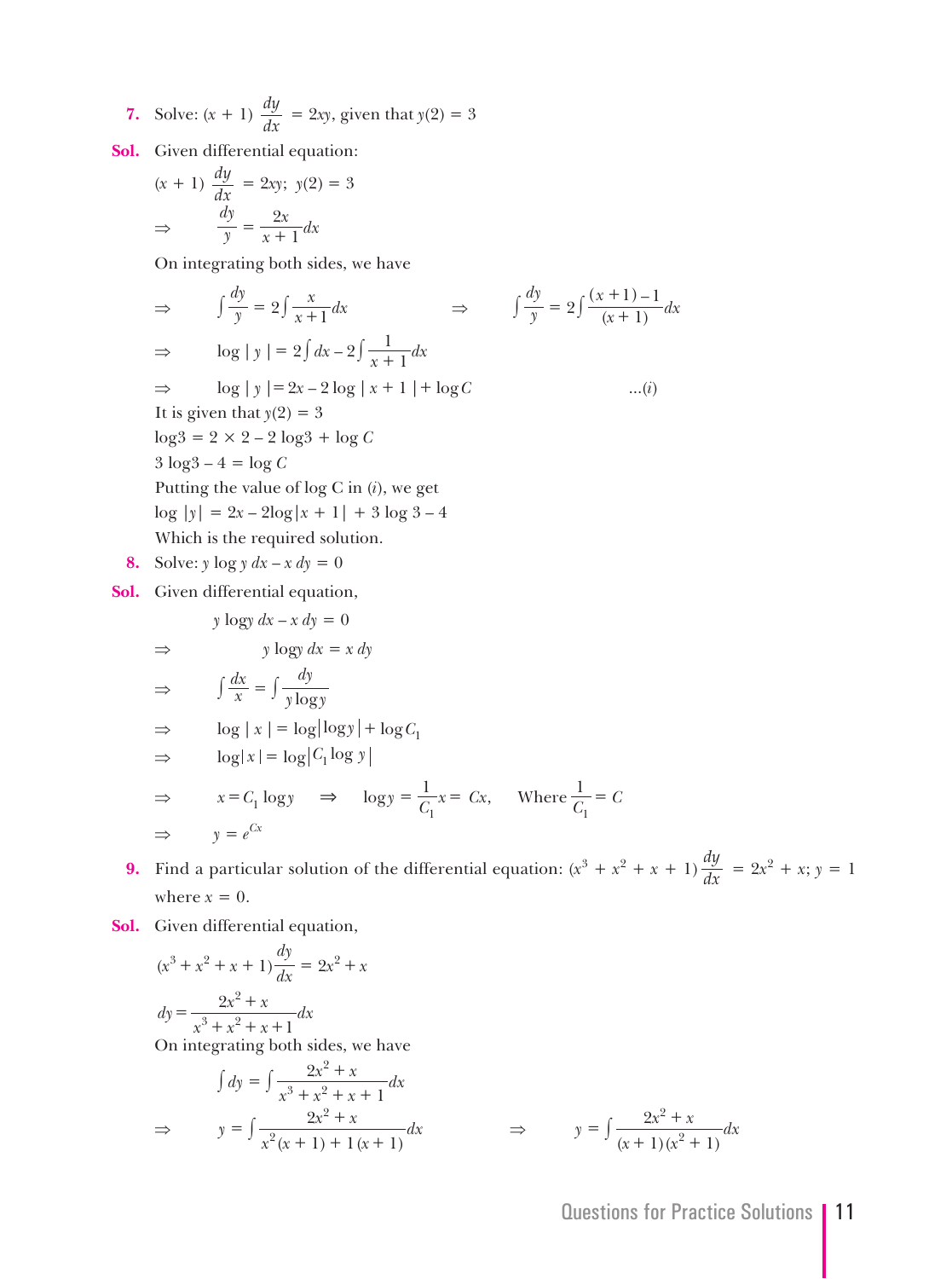Let  $(x + 1)(x^2 + 1)$  $x^2 + x$ *x A x*  $Bx + C$  $1(x^2+1)$ 2  $(x^2+1)$   $x+1$   $x^2+1$ 2  $\frac{2x^2 + x}{x^2 + 1} = \frac{A}{x+1} + \frac{Bx}{x^2}$ + +  $\Rightarrow 2x^2 + x = Ax^2 + A + Bx^2 + Bx + Cx + C$  $\Rightarrow$  2*x*<sup>2</sup> + *x* = (*A* + *B*)*x*<sup>2</sup> + (*B* + *C*)*x* + (*A* + *C*) On equating  $A + B = 2$  $B + C = 1$  $A + C = 0$  On solving these, we get  $A = \frac{1}{2}$ ,  $B = \frac{3}{2}$  and  $C = -$ 2 3  $=\frac{1}{2}$ ,  $B = \frac{3}{2}$  and  $C = -\frac{1}{2}$  $\therefore$   $y = \frac{1}{2} \int \frac{1}{x+1} dx$ *x x*  $\frac{1}{2}\int \frac{1}{x+1}dx + \int \frac{2^{x^2} - 2}{x^2 + 1}dx$ 1 1 1 2 3  $-\frac{1}{2}$  $\therefore$   $y = \frac{1}{2} \int \frac{1}{x+1} dx + \int \frac{2}{x^2 + 1} dx$  $\Rightarrow$   $y = \frac{1}{9} \log |x|$ *x*  $\frac{x}{dx}$  *dx*  $\frac{1}{2}$ log|x + 1|+  $\frac{3}{2 \times 2}$  $\int \frac{2x}{x^2 + 1} dx - \frac{1}{2} \int \frac{1}{x^2 + 1} dx$ 1 2 2 1 1  $=\frac{1}{2}\log|x+1|+\frac{3}{2\times2}\int\frac{2x}{x^2+1}dx-\frac{1}{2}\int\frac{1}{x^2+1}dx$ ⇒  $y = \frac{1}{2} \log |x + 1| + \frac{3}{4} \log |x^2 + 1| - \frac{1}{2} \tan^{-1} x + C$ When  $x = 0, y = 1$  $1 = \frac{1}{2} \log 1 + \frac{3}{4} \log 1 - \frac{1}{2} \tan^{-1} 0 + C$ ⇒  $1 = 0 + 0 - 0 + C$  $\Rightarrow$  *C* = 1

$$
y = \frac{1}{2}\log|x+1| + \frac{3}{4}\log|x^2+1| - \frac{1}{2}\tan^{-1}x + 1
$$
  
\n
$$
y = \frac{2}{4}\log|x+1| + \frac{3}{4}\log(x^2+1) - \frac{1}{2}\tan^{-1}x + 1
$$
  
\n
$$
y = \frac{1}{4}\log(x+1)^2 + \frac{1}{4}\log(x+1)^3 - \frac{1}{2}\tan^{-1}x + 1
$$
  
\n
$$
y = \frac{1}{4}[\log(x+1)^2 + \log(x+1)^3] - \frac{1}{2}\tan^{-1}x + 1
$$
  
\n
$$
y = \frac{1}{4}\log[(x+1)^2(x+1)^3] - \frac{1}{2}\tan^{-1}x + 1
$$

**10.** For the differential equation  $xy \frac{dy}{dx} = (x + 2)(y + 2)$  find the solution curve passing through the point  $(1, -1)$ .

**Sol.** Given differential equation,

$$
xy\frac{dy}{dx} = (x+2)(y+2)
$$

 ⇒ *y ydy*  $\frac{ydy}{x+2} = \frac{x+2}{x}dx$ 

On integrating both sides

$$
\Rightarrow \qquad \int \frac{y \, dy}{y+2} = \int \frac{x+2}{x} dx \qquad \Rightarrow \qquad \int \frac{(y+2-2)}{(y+2)} = \int (1+\frac{2}{x}) dx
$$

$$
\Rightarrow \qquad \int \left(1-\frac{2}{y+2}\right) dy = x+2 \log x + C
$$

12 | Applied Mathematics-XII: Term-2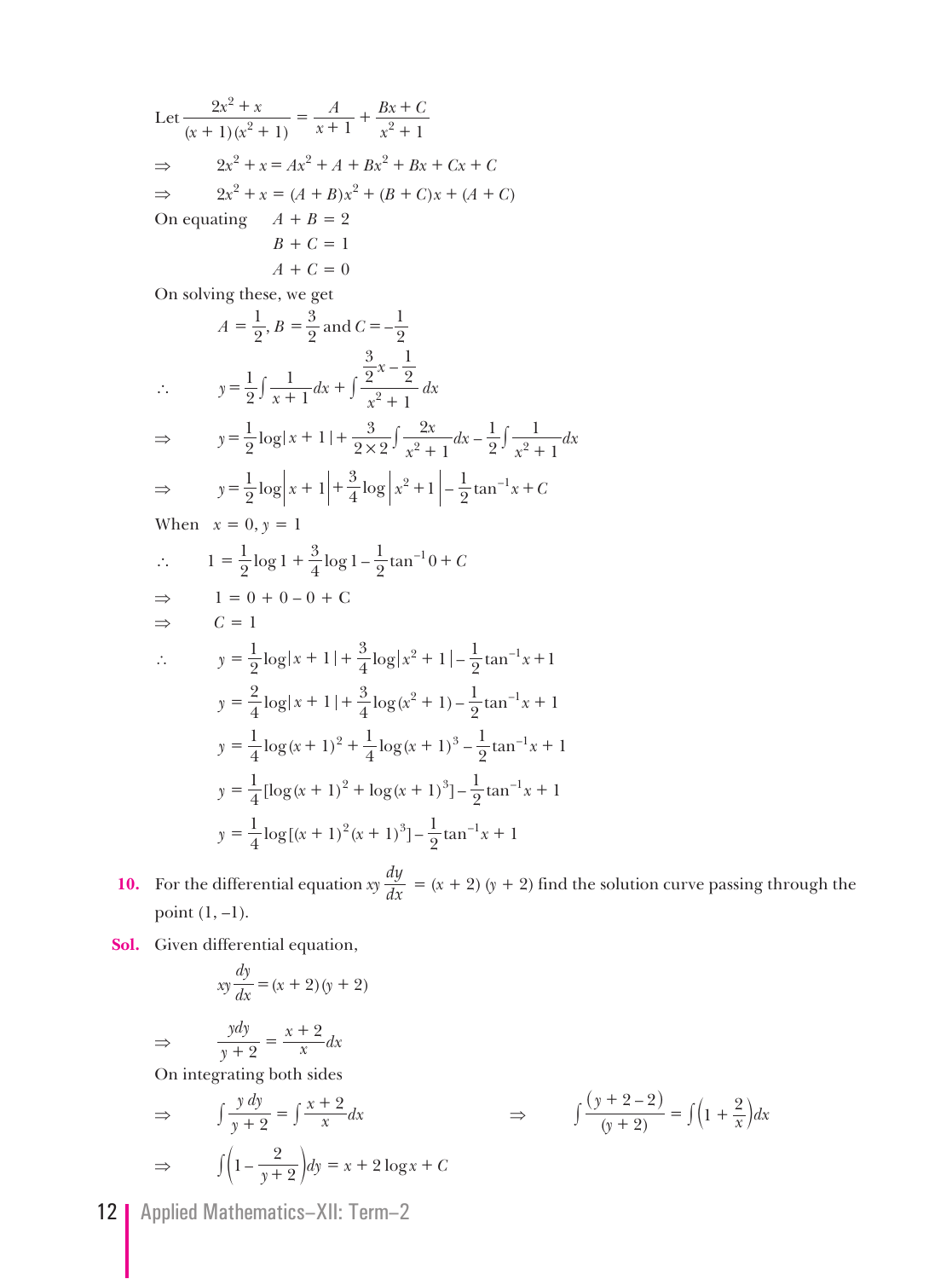$$
\Rightarrow y - 2 \log |y + 2| = x + 2 \log x + C
$$
...(i)  
\nIt is given that  $x = 1, y = -1$   
\n
$$
\therefore -1 - 2 \log 1 = 1 + 2 \log 1 + C
$$
  
\n
$$
\Rightarrow -1 - 2 \times 0 = 1 + 0 + C
$$
  
\n
$$
C = -2
$$
  
\nFrom (i), we get  
\n
$$
y - 2 \log |y + 2| = x + 2 \log x - 2
$$
  
\n
$$
\Rightarrow y - x + 2 = 2 \log x + 2 \log |y + 2|
$$
  
\n
$$
\Rightarrow y - x + 2 = \log x^2 (y + 2)^2
$$
  
\n
$$
\therefore y - x + 2 = \log x^2 (y + 2)^2
$$

**11.** At any point (*x*, *y*) of a curve, the slope of the tangent is twice the slope of the line segment joining the point of contact to the point  $(-4, -3)$ . Find the equation of the curve given that it passes through  $(-2, 1)$ .

**Sol.** We have,

$$
\frac{dy}{dx} = 2\left(\frac{y+3}{x+4}\right)
$$

$$
\implies \qquad \frac{dy}{y+3} = 2\frac{dx}{x+4}
$$

On integrating both sides, we have

$$
\Rightarrow \qquad \int \frac{dy}{y+3} = 2 \int \frac{dx}{x+4}
$$
  
\n
$$
\therefore \qquad \log|y+3| = 2 \log|x+4| + C \qquad ...(i)
$$
  
\nSince the curve passes through (-2, 1)  
\n
$$
\therefore \qquad \log|1+3| = 2 \log|-2+4| + C
$$
  
\n
$$
\Rightarrow \qquad 2 \log 2 = 2 \log 2 + C
$$

$$
\Rightarrow \qquad C = 0
$$

From (*i*), we have

$$
\log|y + 3| = \log |x + 4|^2
$$

 $\Rightarrow$   $(y + 3) = (x + 4)^2$ 

12. In a bank, principal increases continuously at the rate of r% per year. Find the value of r if  $\bar{x}$  100 double itself in 10 years ( $log_e 2 = 0.6931$ ).

**Sol.** Let principal be *p*

$$
\therefore \frac{dp}{dt} = \frac{r}{100} \times p
$$

$$
\Rightarrow \frac{dp}{p} = \frac{r}{100} dt
$$

On integrating both sides, we have

$$
\Rightarrow \qquad \int \frac{dp}{p} = \frac{r}{100} \int dt
$$
  

$$
\Rightarrow \qquad \log p = \frac{r}{100} \cdot t + C \qquad ...(i)
$$
  
When  $t = 0, p = 100$   

$$
\log 100 = 0 + C
$$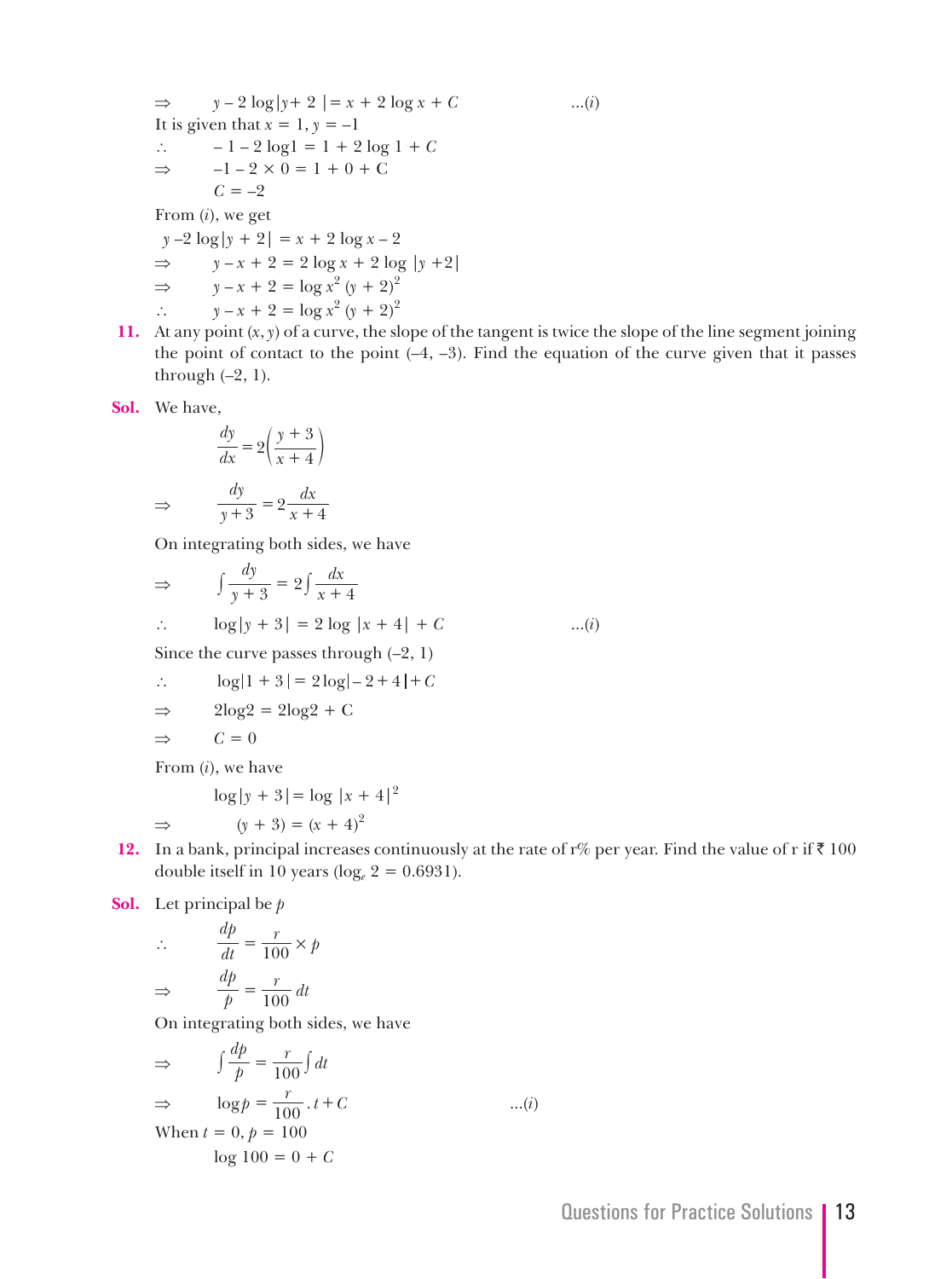∴  $C = log 100$ 

From (*i*), we get

$$
\log p = \frac{r}{100}t + \log 100
$$
  
\n
$$
\Rightarrow \log p - \log 100 = \frac{r}{100}t
$$
  
\n
$$
\Rightarrow \log \frac{p}{100} = \frac{r}{100}t
$$
  
\n
$$
\Rightarrow \frac{p}{100} = e^{\frac{r}{100}}
$$
  
\nPutting  $t = 10$ ,  $p = 200$ , we get  
\n
$$
\frac{200}{100} = e^{\frac{r}{100} \times 10}
$$
  
\n
$$
\Rightarrow 2 = e^{\frac{r}{10}}
$$
  
\n
$$
\Rightarrow \frac{r}{10} = \log 2
$$
  
\n
$$
\Rightarrow r = 10 \times 0.6931
$$
  
\n
$$
\Rightarrow r = 6.931
$$
  
\n
$$
\Rightarrow r = 6.93\%
$$

z z z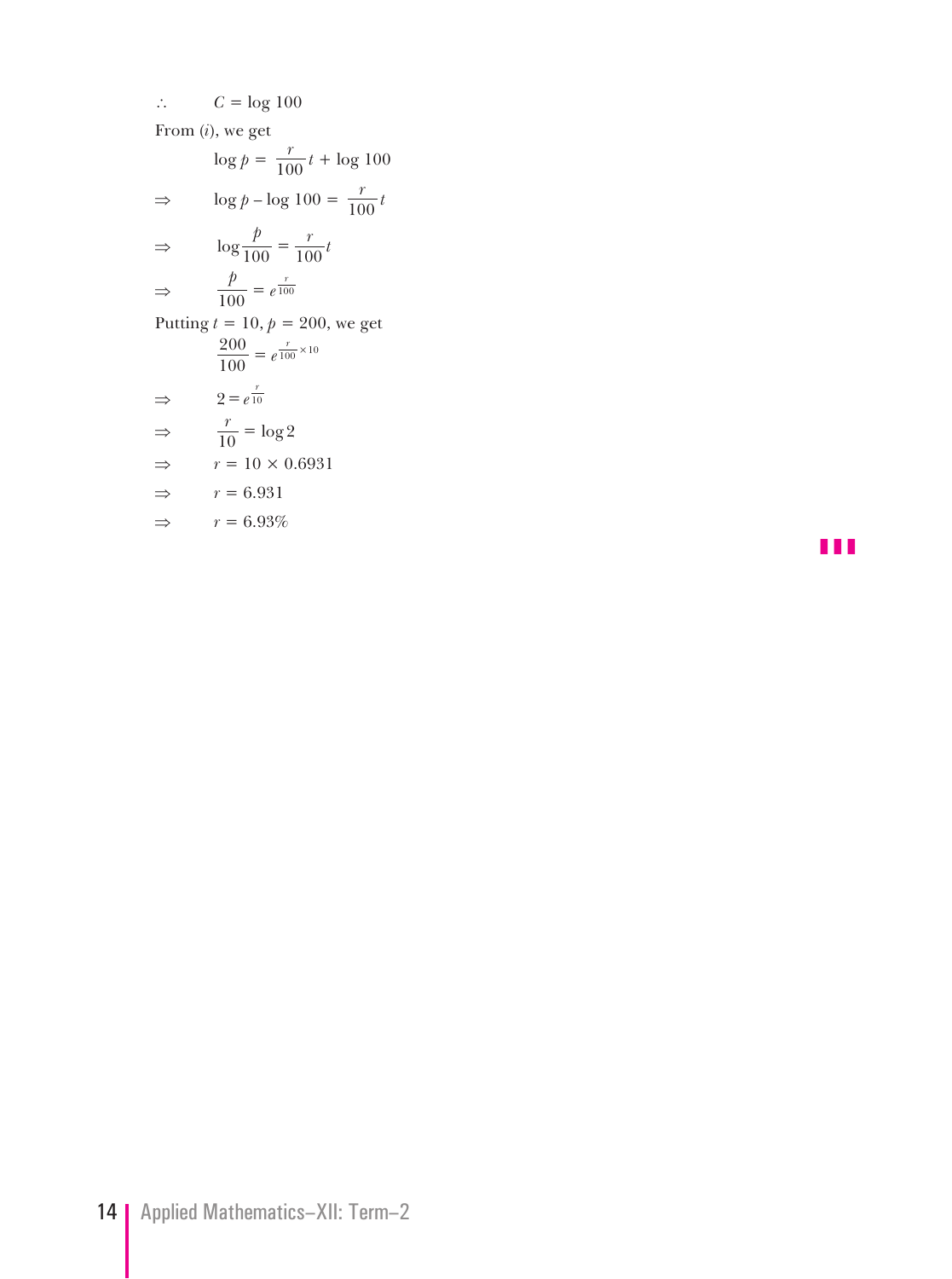# **QUESTIONS FOR PRACTICE SOLUTIONS**

## **Chapter-3 Inferential Statistics**

**1.** Find the critical *t* value for  $\alpha = 0.01$  with DF = 22 for a left-tailed test.

**Sol.** We have,

 $\alpha$  = 0.01 with degree of freedom = 22

From the *t* – table, we have

Critical value  $t_{.99}(0.01) = -2.508$  (left-tailed test)

- **2.** Find the critical *t* values for  $\alpha = 0.10$  with DF = 18 for a two-tailed t test.
- **Sol.** We have,

 $\alpha$  = 0.10 with degree of freedom = 18

From the *t*-table (Two tailed test)

Critical values  $t_{18}(0.10) = 1.734$ 

- ∴ Critical value are +1.734 and 1.734
- **3.** Suppose that a 95% confidence interval states that population mean is greater than 100 and less than 300. How would you interpret this statement? **[***CBSE Question Bank***]**
- **Sol.** This means that we are 95% sure that population mean is between 95 and 315.
	- **4.** A shoe maker company produces a specific model of shoes having 15 months average lifetime. One of the employees in their  $R \& D$  division claims to have developed a product that lasts longer. This latest product was worn by 30 people and lasted on average for 17 months. The variability of the original shoe is estimated based on the standard deviation of the new group which is 5.5 months. Is the designer's claim of a better shoe supported by the findings of the trial? Make your decision using two tailed testing using a level of significance of  $p < 0.05$
- **Sol.** We have,

$$
\mu = 15
$$
,  $\overline{X} = 17$ ,  $n = 30$  and  $s = 5.5$ 

**Null hypothesis H<sub>0</sub>:** The company produces a specific model of shoes having 15 months average lifetime *i.e.*, difference between the sample mean  $\overline{X}$  and the population mean  $\mu$  is not significant.

 **Alternate hypothesis H1:** Specific model of shoes having more than 15 months average life time.

$$
\therefore \qquad t = \frac{\overline{X} - \mu}{s/\sqrt{n}} = \frac{17 - 15}{\frac{5.5}{\sqrt{30}}} = \frac{2}{5.5} \times \sqrt{30} = 2
$$

Calculated  $|t|$  value = 2 and from table,  $t_{29}(0.05) = 2.045$  Hence, 2 < 2.045 Calculated *t* value  $lt$   $t_{99}(0.05)$ ∴ Null hypothesis is accepted.

**6.** A fertilizer company packs the bags labelled 50 kg and claims that the mean mass of bags is 50 kg with a standard deviation 1kg. An inspector points out doubt on its weight and tests 60 bags. As a result, he finds that mean mass is 49.6 kg. Is the inspector right in his suspicions?

**Sol.** We have,

$$
\mu = 50
$$
, s = 1, n = 60 and  $\overline{X}$  = 49.6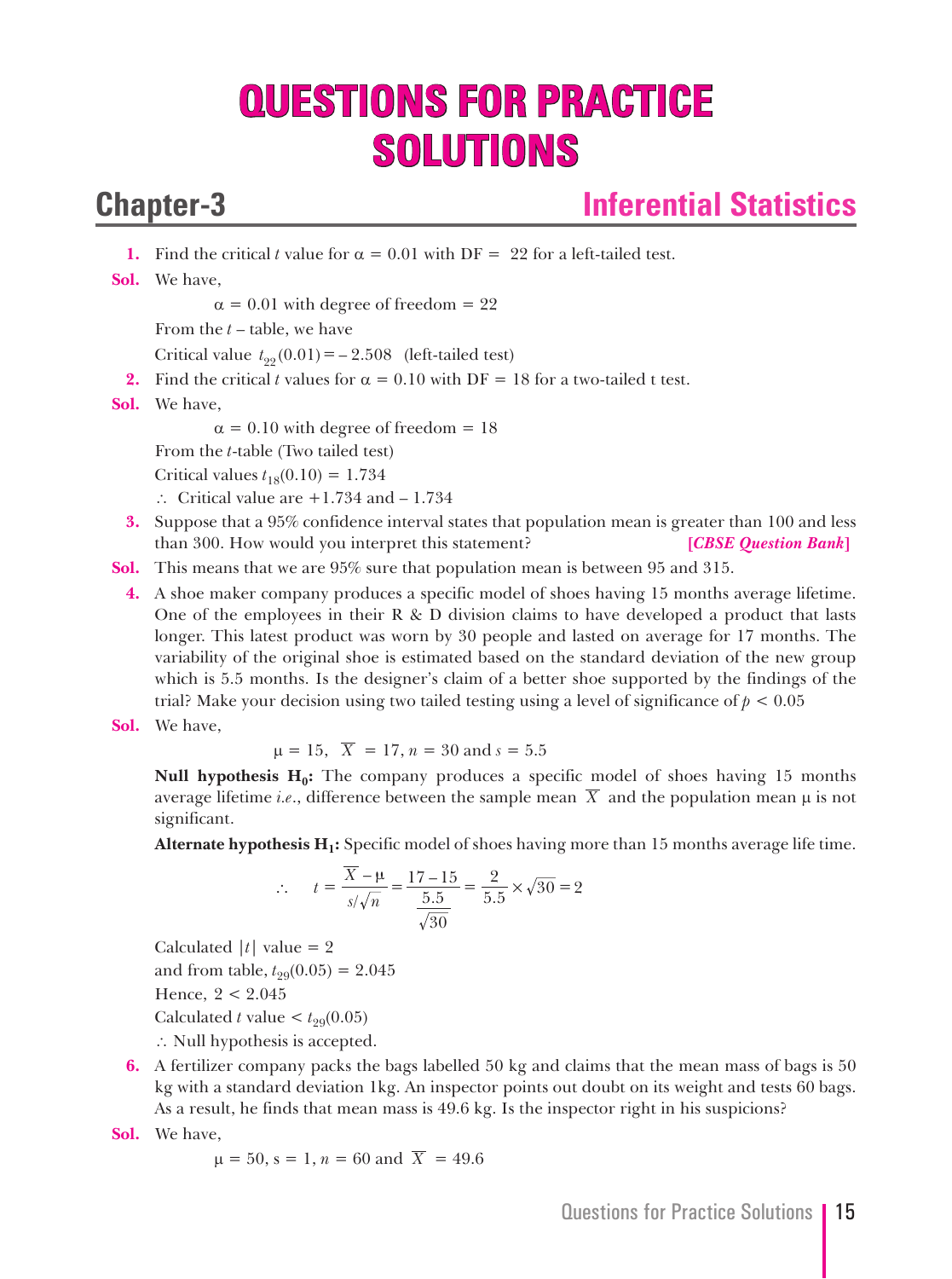We define,

**Null hypothesis H<sub>0</sub>:** There is no significant difference in mean mass of bags before and after doubts.

**Alternate hypothesis**  $H_1$ **:** There is significant difference in the mean mass of bags before and after doubts.

Now, 
$$
t = \frac{\overline{X} - \mu}{S/\sqrt{n}} = \frac{49.6 - 50}{\frac{1}{\sqrt{60}}} = -0.4 \times \sqrt{60} = -3.09
$$

 $\Rightarrow$   $|t| = 3.09$ 

and tabulated value of *t* at 5% level of significance

$$
t_{59}(0.05) = 2
$$

Calculate |*t*| > tabulated *t*

So, we accept alternate hypothesis, *i.e.*, null hypothesis is rejected.

Hence, the inspection is right is his suspicions.

**7.** The average heart rate for Indians is 72 beats/minute. To lower their heart rate, a group of 25 people participated in an aerobics exercise programme. The group was tested after six months to see if the group had significantly slowed their heart rate. The average heart rate for the group was 69 beats/ minute with a standard deviation of 6.5. Was the aerobics program effective in lowering heart rate? **[***CBSE Question Bank***]**

**Sol.** We have,

$$
\mu = 72, n = 25, \overline{X} = 69 \text{ and } s = 6.5
$$

We define,

**Null hypothesis H<sub>0</sub>:** There is no significant difference in average heart rate before and after aerobics programme.

**Alternate hypothesis H<sub>1</sub>:** There is significant difference in average heart rate before and after aerobics programme.

Now, 
$$
t = {\overline{X} - \mu \over S \over \sqrt{n}} = {69 - 72 \over 6.5} = {3 \over 1.3} = {30 \over 13} = -2.30
$$

∴  $|t| = 2.30$ 

∴ Calculated value of  $|t| = 2.30$  and tabulated value of t at 5% level of significance

 $\therefore$   $t_{94}(0.05) = 2.064$ 

We observe that

Calculated value of |t| > tabulated value of *t.*

∴ Alternate hypothesis is accepted *i.e*., null hypothesis is rejected.

Hence, aerobics programme is effective in lowering heart rate.

z z z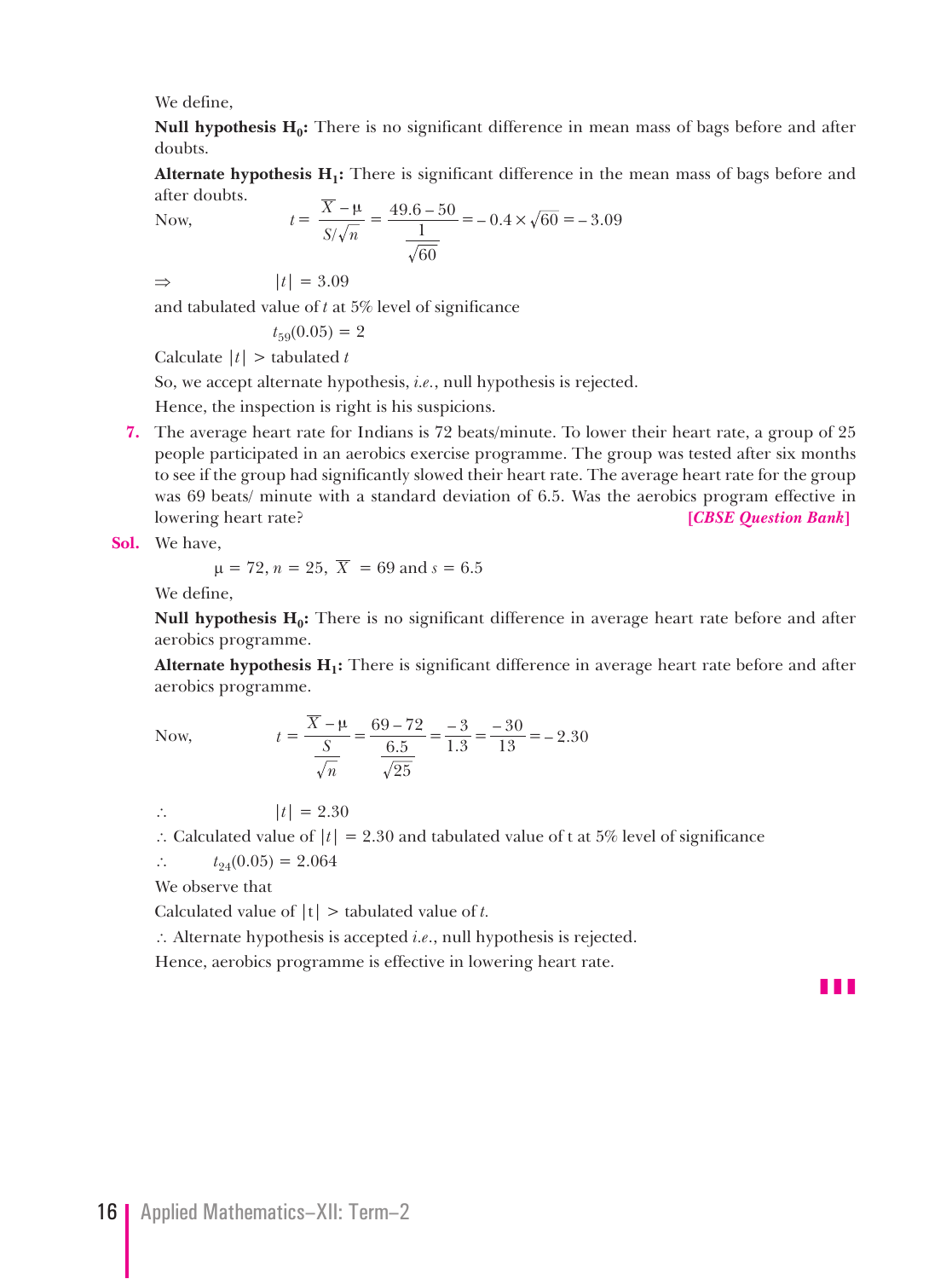# **QUESTIONS FOR PRACTICE SOLUTIONS**

## **Chapter-4 Index Numbers and Time Based Data**

**1.** Construct 3-yearly moving averages from the following data:

| Year                                                              | 2010 | 2011 | 2012 | 2013 | 2014 | 2015 | 2016 |
|-------------------------------------------------------------------|------|------|------|------|------|------|------|
| <b>Imported cotton</b><br>consumption in<br>India (in '000 bales) | 129  | 131  | 106  |      | 95   | 84   | 93   |

### **Sol.** We have,

| Year | <b>Imported cotton consumption</b><br>in India (in '000 bales) | 3-yearly moving<br>totals | 3 yearly moving<br>averages |  |
|------|----------------------------------------------------------------|---------------------------|-----------------------------|--|
| 2010 | 129                                                            |                           |                             |  |
| 2011 | 131<br>366                                                     |                           | 122.00                      |  |
| 2012 | 106                                                            | 328                       | 109.33                      |  |
| 2013 | 91                                                             | 292                       | 97.33                       |  |
| 2014 | 95                                                             | 270                       | 90.00                       |  |
| 2015 | 84                                                             | 272                       | 90.66                       |  |
| 2016 | 93                                                             |                           |                             |  |

**2.** In an influenza epidemic the number of cases diagnosed were:

| Date (March)   | $\overline{\phantom{a}}$ | - | $\Omega$<br>w |                  | $\overline{\phantom{0}}$<br>້ | $\sim$                       | −  | ◡  | Q<br>◡  | 10<br>$\mathbf{1} \cup$ | . . | $\sqrt{2}$<br>$\overline{1}$ | $1 \Omega$<br>$\sim$<br>⊥ ∪ | . . |
|----------------|--------------------------|---|---------------|------------------|-------------------------------|------------------------------|----|----|---------|-------------------------|-----|------------------------------|-----------------------------|-----|
| <b>Numbers</b> | ∸                        |   | ب<br>ັ        | 1 O<br><b>__</b> | 20                            | $\Omega$<br>$\leftharpoonup$ | 46 | 30 | 21<br>◡ | 10<br>1 U               | . . | ٠<br>ັ                       | ◡                           |     |

Calculate 3-days moving averages.

### **Sol.** We have,

| Date (March)     | <b>Numbers</b> | 3-days moving totals | 3 days moving averages |
|------------------|----------------|----------------------|------------------------|
| 1                | $\sqrt{2}$     |                      |                        |
| $\overline{2}$   | $\overline{0}$ | $\overline{7}$       | $2.3\,$                |
| $\boldsymbol{3}$ | $\overline{5}$ | 17                   | $5.6\,$                |
| $\overline{4}$   | 12             | $37\,$               | 12.3                   |
| $5\,$            | 20             | 59                   | 19.6                   |
| 6                | 27             | 93                   | $31.0\,$               |
| $\overline{7}$   | 46             | 103                  | 34.3                   |
| $8\,$            | $30\,$         | 107                  | $35.6\,$               |
| $\overline{9}$   | 31             | 79                   | 26.3                   |
| $10\,$           | 18             | 60                   | 20.0                   |
| 11               | 11             | 34                   | 11.3                   |
| 12               | 5              | $16\,$               | $5.3\,$                |
| 13               | $\theta$       | 6                    | $2.0\,$                |
| $14\,$           | 1              |                      |                        |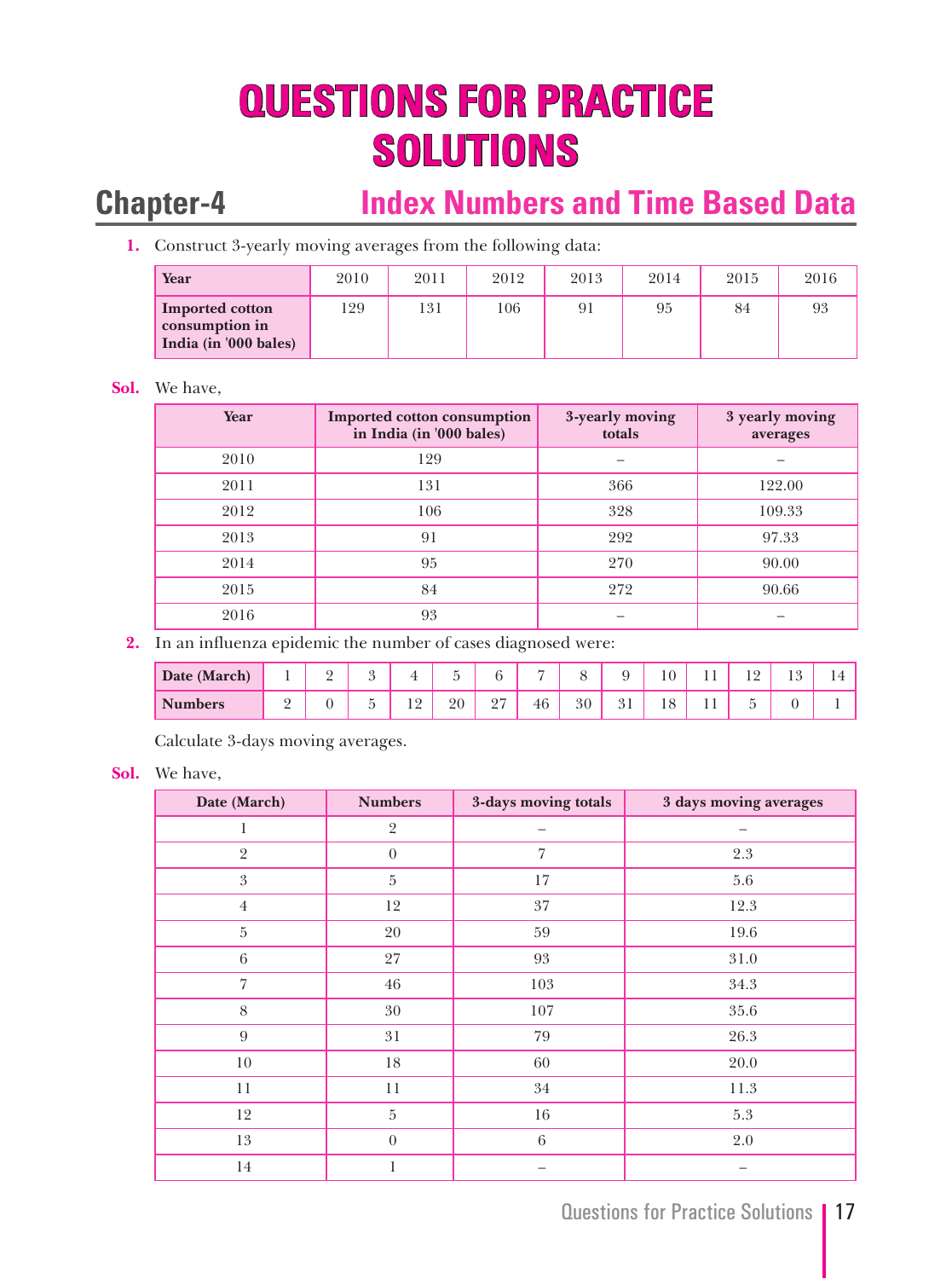**3.** From the following data construct 4-yearly moving averages and determine the trend values. Also, find the short-term fluctuations.

| Year | Value |
|------|-------|
| 2006 | 50    |
| 2007 | 36.5  |
| 2008 | 43.0  |
| 2009 | 44.5  |
| 2010 | 38.9  |
| 2011 | 38.1  |
| 2012 | 32.6  |
| 2013 | 41.7  |
| 2014 | 41.1  |
| 2015 | 33.8  |

### **Sol.** We have,

| Year | Value | 4-yearly Moving<br><b>Totals</b> | 4-yearly Moving<br><b>Averages</b> | <b>Short-term</b><br><b>Fluctuations</b><br>$Y-Y_c$ |
|------|-------|----------------------------------|------------------------------------|-----------------------------------------------------|
| 2006 | 50    |                                  | -                                  |                                                     |
| 2007 | 36.5  |                                  | -                                  | -                                                   |
| 2008 | 43.0  | 174.0                            | 43.5                               |                                                     |
|      |       |                                  | 42.1125                            | 0.8875                                              |
| 2009 | 44.5  | 162.9                            | 40.725                             |                                                     |
|      |       |                                  | 40.925                             | 3.575                                               |
| 2010 | 38.9  | 164.5                            | 41.125                             |                                                     |
|      |       |                                  | 39.825                             | $-0.925$                                            |
| 2011 | 38.1  | 154.1                            | 38.525                             |                                                     |
|      |       |                                  | 38.175                             | $-0.075$                                            |
| 2012 | 32.6  | 151.3                            | 37.825                             |                                                     |
|      |       |                                  | 38.1                               | $-5.5$                                              |
| 2013 | 41.7  | 153.5                            | 38.375                             |                                                     |
|      |       |                                  | 37.8375                            | 3.8625                                              |
| 2014 | 41.1  | 149.2                            | 37.3                               |                                                     |
| 2015 | 33.8  |                                  |                                    |                                                     |

**4.** Calculate the 5-yearly moving averages of the following time series of steel production:

| Year                             | 2006 | 2007 | 2008 | 2009 | 2010 | 2011 | 2012 | 2013 | 2014 | 2015 |
|----------------------------------|------|------|------|------|------|------|------|------|------|------|
| <b>Production</b> (in<br>Tonnes) | 351  | 366  | 361  | 362  | 400  | 419  | 410  | 420  | 450  | 500  |

### **Sol.** We have,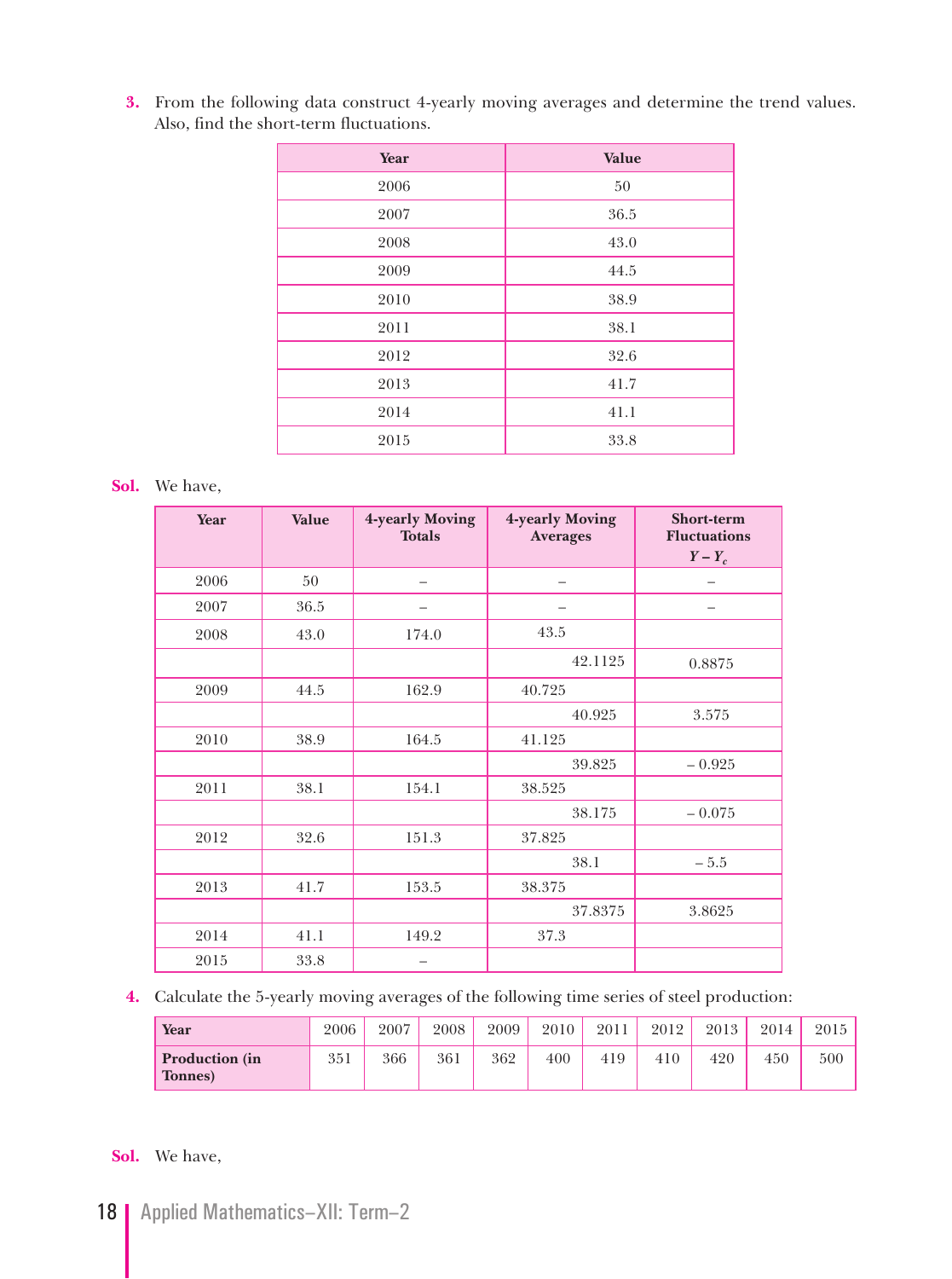| Year | <b>Production (in Tonnes)</b> | 5-yearly Moving Totals | 5-yearly Moving<br><b>Averages</b> |
|------|-------------------------------|------------------------|------------------------------------|
| 2006 | 351                           |                        |                                    |
| 2007 | 366                           |                        |                                    |
| 2008 | 361                           | 1840                   | 368                                |
| 2009 | 362                           | 1908                   | 381.6                              |
| 2010 | 400                           | 1952                   | 390.4                              |
| 2011 | 419                           | 2011                   | 402.2                              |
| 2012 | 410                           | 2099                   | 419.8                              |
| 2013 | 420                           | 2199                   | 439.8                              |
| 2014 | 450                           |                        |                                    |
| 2015 | 500                           |                        |                                    |

**5.** The annual rainfall (in mm) was recorded for Cherrapunji, Meghalaya:

| Year | Rainfall (in mm) |
|------|------------------|
| 2001 | 1.2              |
| 2002 | 1.9              |
| 2003 | $\overline{2}$   |
| 2004 | 1.4              |
| 2005 | 2.1              |
| 2006 | 1.3              |
| 2007 | 1.8              |
| 2008 | 1.1              |
| 2009 | 1.3              |
|      |                  |

Determine the trend of rainfall by 3-year moving averages.

### **Sol.** We have,

| Year | Rainfall (in mm) | 3-yearly Moving Totals | 3-yearly Moving<br><b>Averages</b> |
|------|------------------|------------------------|------------------------------------|
| 2001 | 1.2              |                        |                                    |
| 2002 | 1.9              | 5.1                    | 1.70                               |
| 2003 | $\overline{2}$   | 5.3                    | 1.76                               |
| 2004 | 1.4              | 5.5                    | 1.83                               |
| 2005 | 2.1              | 4.8                    | 1.60                               |
| 2006 | 1.3              | 5.2                    | 1.73                               |
| 2007 | 1.8              | 4.2                    | 1.40                               |
| 2008 | 1.1              | 4.2                    | 1.40                               |
| 2009 | 1.3              |                        |                                    |

**6.** Compute the seasonal indices by 4-year moving averages from the given data of production of paper (in thousand tons)

| Year         | 980    | 981  | 1982 | $1983_1$ | 1984. | 1985 | 1986 | 1987   | 1988 | 1989 |
|--------------|--------|------|------|----------|-------|------|------|--------|------|------|
| Index number | $2450$ | 1470 | 2151 | 1800     | 1210  | 1950 | 2300 | 2500 l | 2480 | 2680 |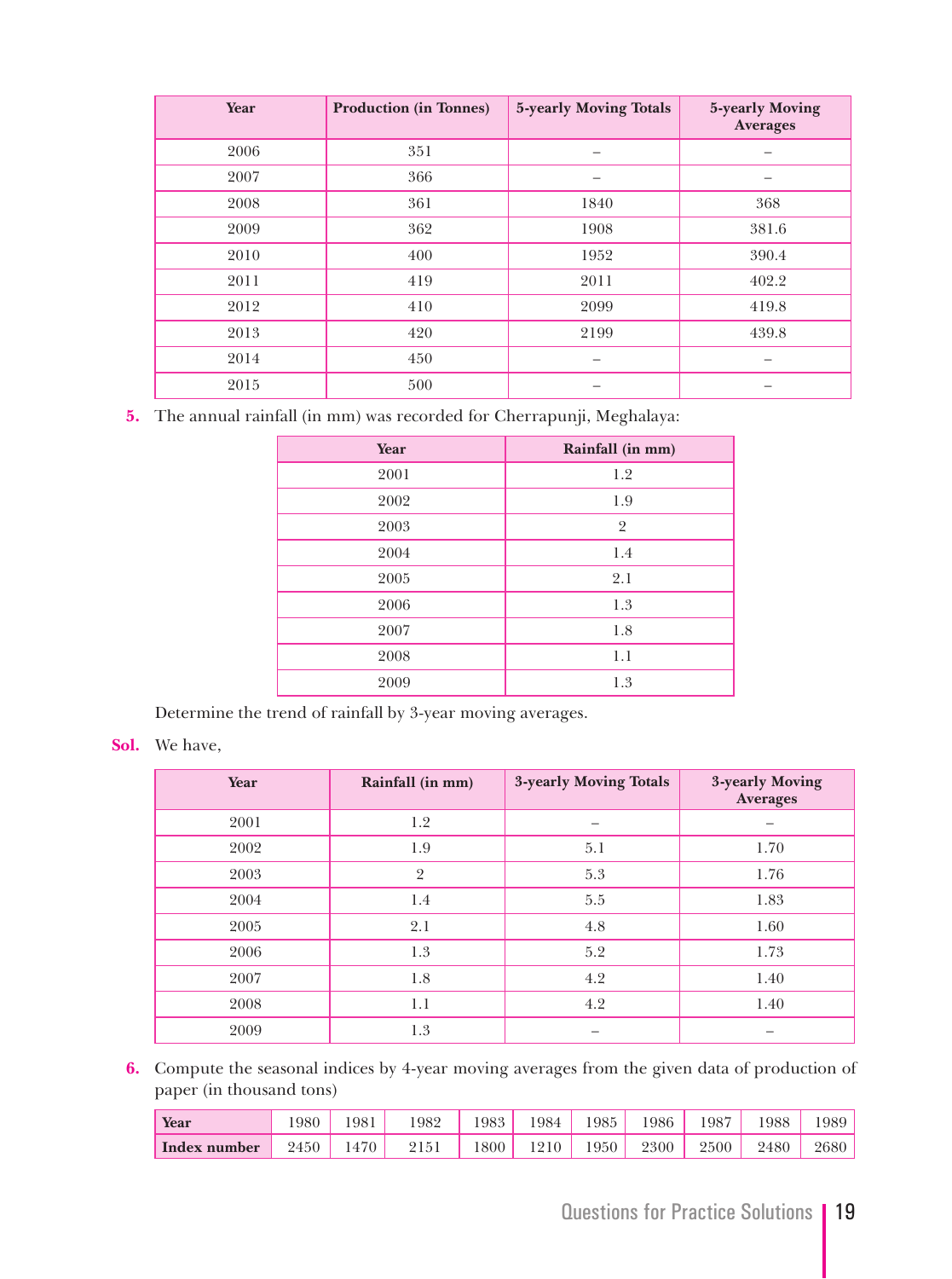### **Sol.** We have,

| Year | <b>Index</b><br><b>Number</b> | 4-yearly Moving<br><b>Totals</b> | 4-yearly<br><b>Moving</b><br><b>Averages</b> | <b>Centered</b><br>moving<br>averages |
|------|-------------------------------|----------------------------------|----------------------------------------------|---------------------------------------|
| 1980 | 2450                          | -                                |                                              |                                       |
| 1981 | 1470                          |                                  |                                              | -                                     |
| 1982 | 2150                          | 7870                             | 1967.50                                      |                                       |
|      |                               |                                  |                                              | 1812.50                               |
| 1983 | 1800                          | 6630                             | 1657.50                                      |                                       |
|      |                               |                                  |                                              | 1717.50                               |
| 1984 | 1210                          | 7110                             | 1777.50                                      |                                       |
|      |                               |                                  |                                              | 1796.25                               |
| 1985 | 1950                          | 7260                             | 1815.00                                      |                                       |
|      |                               |                                  |                                              | 1902.50                               |
| 1986 | 2300                          | 7960                             | 1990.00                                      |                                       |
|      |                               |                                  |                                              | 2148.75                               |
| 1987 | 2500                          | 9230                             | 2307.50                                      |                                       |
|      |                               |                                  |                                              | 2398.75                               |
| 1988 | 2480                          | 9960                             | 2490.00                                      |                                       |
|      |                               |                                  |                                              | —                                     |
| 1989 | 2680                          |                                  |                                              |                                       |

- 7. Given below is the data of workers welfare expenses (in lakh  $\bar{z}$ ) in steel industries during 2001-2005. Use method of least squares to:
	- (*i*) tabulate the trend values
	- (*ii*) find the best fit for a straight-line trend
	- (*iii*) compute expected sale trend for year 2006

| Year                                  | 200 | 2002            | $2003\,$  | 2004 | 2005 |
|---------------------------------------|-----|-----------------|-----------|------|------|
| Welfare expenses (in lakh $\bar{z}$ ) | 60  | $\Omega$<br>LOJ | റവെ<br>∸∸ | 300  |      |

**Sol.** We have,

| Year<br>$(x_i)$ | Welfare<br>expenses<br>(in lakh $\bar{z}$ ) Y | $X = xi - A$<br>$X = x_i - 2003$ | $X^2$             | XY                | <b>Trend Values</b><br>$Y_t = a + bx$ |
|-----------------|-----------------------------------------------|----------------------------------|-------------------|-------------------|---------------------------------------|
| 2001            | 160                                           | $-2$                             | $\overline{4}$    | $-320$            | $275 + 81.5 \times (-2) = 112$        |
| 2002            | 185                                           | $-1$                             |                   | $-185$            | $275 + 81.5 \times (-1) = 193.5$      |
| 2003            | 220                                           | $\theta$                         | $\Omega$          | $\theta$          | $275 + 81.5 \times 0 = 275$           |
| 2004            | 300                                           |                                  |                   | 300               | $275 + 81.5 \times 1 = 356.5$         |
| 2005            | 510                                           | $\overline{2}$                   | $\overline{4}$    | 1020              | $275 + 81.5 \times 2 = 438$           |
| $n=5$           | $\Sigma Y = 1375$                             | $\Sigma X = 0$                   | $\Sigma X^2 = 10$ | $\Sigma XY = 815$ |                                       |

Now, 
$$
a = \frac{\Sigma Y}{n} = \frac{1375}{5} = 275
$$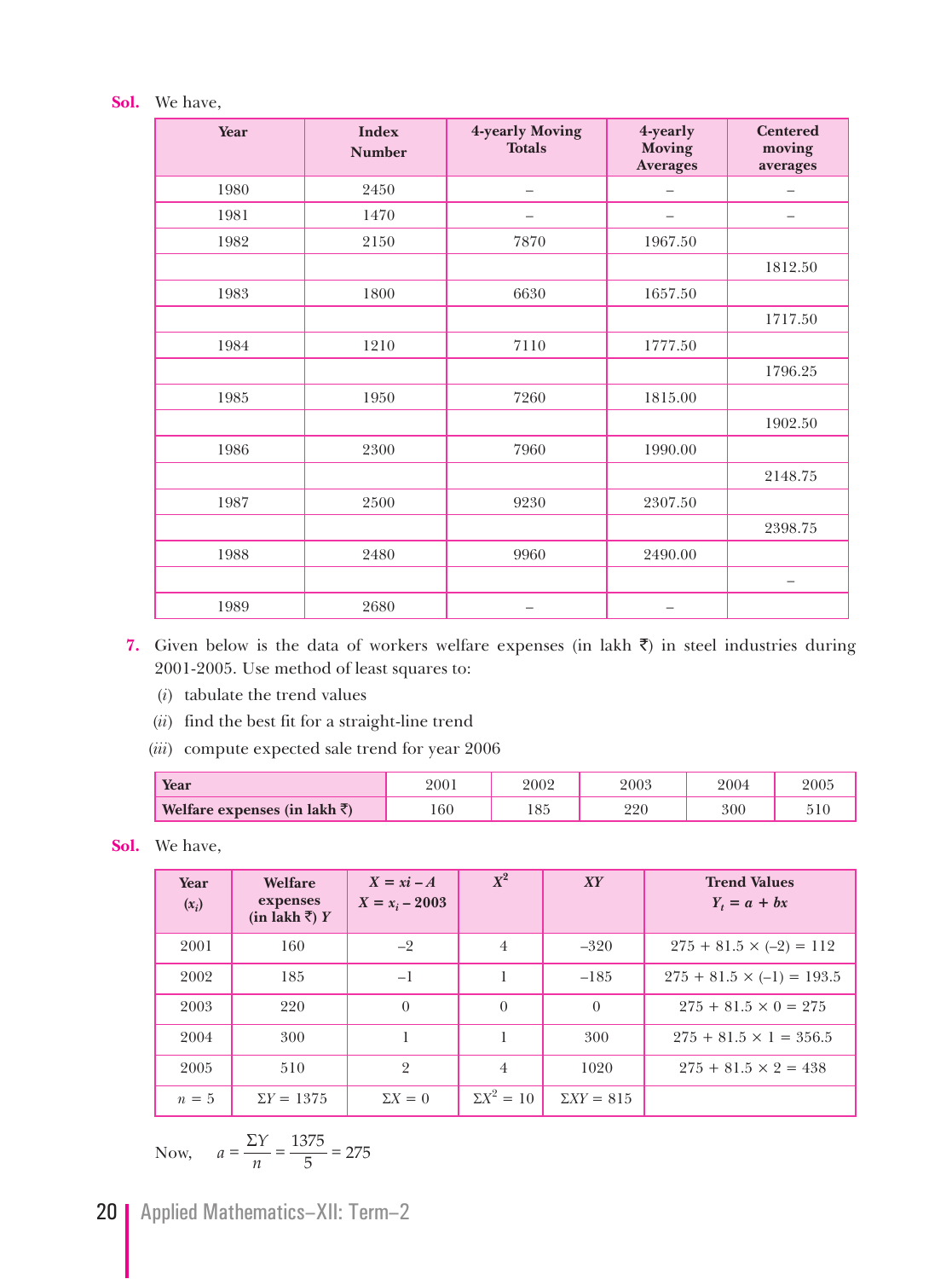$$
b = \frac{\Sigma XY}{\Sigma X^2} = \frac{815}{10} = 81.5
$$

∴ Equation of the straight line trend is given by

 *Yt*  $Y_t = a + bX$ 

> ⇒ *Yt*  $Y_t = 275 + 81.5X$

According to the line trend, the expected sales for the year 2006.

 $Y = 275 + 81.5 \times (2006 - 2003)$ 

*Y* = 275 + 81.5 × 3 = ₹ 519.5sss Lakh

**8.** Fit a straight-line trend by method of least squares for the following data and also find the trend value for year 1998:

| Year                        | 1992 | 1993       | 1994 | 1995 | 1996 | 1997 |
|-----------------------------|------|------------|------|------|------|------|
| <b>Production</b> (in tons) | 210  | 995<br>44J | 275  | 220  | 240  | 235  |

**Sol.** We have,

| Year<br>$(x_i)$ | <b>Production</b><br>$(in tons)$ Y | $X = \frac{x_i - 1994.5}{ }$<br>0.5 | $X^2$             | XY                | <b>Trend Values</b><br>$Y_t = a + bx = 234 + 1.6x$ |
|-----------------|------------------------------------|-------------------------------------|-------------------|-------------------|----------------------------------------------------|
| 1992            | 210                                | $-5$                                | 25                | $-1050$           | $234 + 1.6 \times (-5) = 226$                      |
| 1993            | 225                                | $-3$                                | 9                 | $-675$            | $234 + 1.6 \times (-3) = 229.2$                    |
| 1994            | 275                                | $-1$                                |                   | $-275$            | $234 + 1.6 \times (-3) = 232.4$                    |
| 1995            | 220                                |                                     |                   | 220               | $234 + 1.6 \times 1 = 235.6$                       |
| 1996            | 240                                | 3                                   | 9                 | 720               | $234 + 1.6 \times 3 = 238.8$                       |
| 1997            | 235                                | 5                                   | 25                | 1175              | $234 + 1.6 \times 5 = 242$                         |
| $n=6$           | $\Sigma Y = 1405$                  | $\Sigma X = 0$                      | $\Sigma X^2 = 70$ | $\Sigma XY = 115$ |                                                    |

Now,  $a = \frac{\Sigma Y}{n} = \frac{1405}{6} = 234.$ 6  $=\frac{\Sigma Y}{\Sigma}=\frac{1405}{6}=234.1\simeq 234$  $b = \frac{\Sigma XY}{\Sigma X^2} = \frac{115}{70} = 1.64 = 1.$ 70  $=\frac{\Sigma XY}{\Sigma X^2} = \frac{115}{70} = 1.64 = 1.6$ 

∴ Equation of the straight line trend is given by

$$
Y_t = a + bX
$$

$$
Y_t = 234 + 1.6X
$$

⇒ *Yt*

According to the line formed, the predicted trend for 1998 is given by

$$
Y = 234 + 1.6 \times \left(\frac{1998 - 1994.5}{0.5}\right)
$$

$$
= 234 + 1.6 \times 7 = 245.2 \text{ tons.}
$$

z z z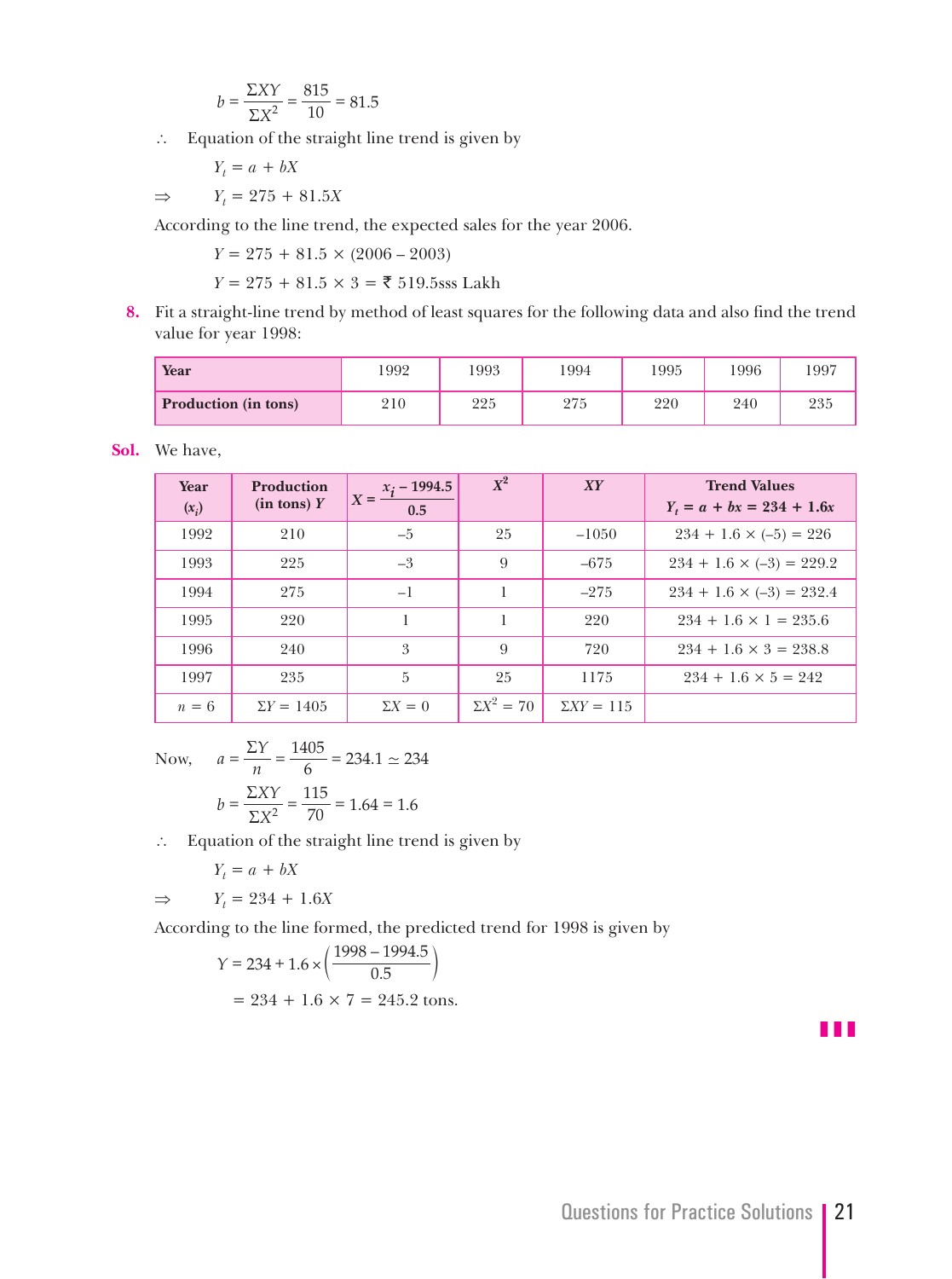# **QUESTIONS FOR PRACTICE SOLUTIONS**

## **Chapter-5 Linear Programming**

**1.** In figure, the feasible region (shaded) for a LPP is shown. Determine the maximum and minimum value of  $Z = x + 2y$ .



**Sol.** We have corner points of feasible region (shaded) are  $P\left(\frac{3}{13}, \frac{24}{13}\right), Q\left(\frac{3}{2}, \frac{15}{4}\right), R\left(\frac{7}{2}, \frac{3}{4}\right)$  and  $S\left(\frac{18}{7}, \frac{15}{13}\right)$ 13 24 2 3 4 15 2 7 4 3 7 18  $\left(\frac{3}{13}, \frac{24}{13}\right)$ , Q $\left(\frac{3}{2}, \frac{15}{4}\right)$ , R $\left(\frac{7}{2}, \frac{3}{4}\right)$  and S $\left(\frac{18}{7}, \frac{2}{7}\right)$ Now,

|    | Corner points                                                                                       | $Z = x + 2y$                                                        |         |
|----|-----------------------------------------------------------------------------------------------------|---------------------------------------------------------------------|---------|
|    | $P\left(\frac{3}{13},\frac{24}{13}\right)$                                                          | $\frac{3}{13} + \frac{48}{13} = \frac{51}{13}$                      |         |
|    | $Q\left(\frac{3}{2},\frac{15}{4}\right)$                                                            | $\frac{3}{2} + \frac{15}{2} = 9$                                    | Maximum |
|    | $R\left(\frac{7}{2},\frac{3}{4}\right)$                                                             | $\frac{7}{2} + \frac{3}{2} = 5$                                     |         |
|    | $S\left(\frac{18}{7},\frac{2}{7}\right)$                                                            | $rac{18}{7} + \frac{4}{7} = \frac{22}{7}$ $\longrightarrow$ Minimum |         |
|    | Maximum value of $Z = 9$ at $\left(\frac{3}{2}, \frac{15}{4}\right)$                                |                                                                     |         |
|    | and, minimum value of $Z = \frac{22}{7} = 3\frac{1}{7}$ at $\left(\frac{18}{7}, \frac{2}{7}\right)$ |                                                                     |         |
| 2. | Solve the following linear programming problem graphically:                                         |                                                                     |         |
|    | Minimise                                                                                            | $Z = x - 5y + 20$                                                   |         |
|    | Subject to constraints: $x - y \ge 0$ , $-x + 2y \ge 2$ ;                                           |                                                                     |         |
|    |                                                                                                     | $x \geq 3, y \leq 4, x, y \geq 0$                                   |         |

**Sol.** We have,

Minimise objective function  $Z = x - 5y + 20$ Subject to the constraints

$$
x-y \ge 0
$$
...(i)  

$$
-x+2y \ge 2
$$
...(ii)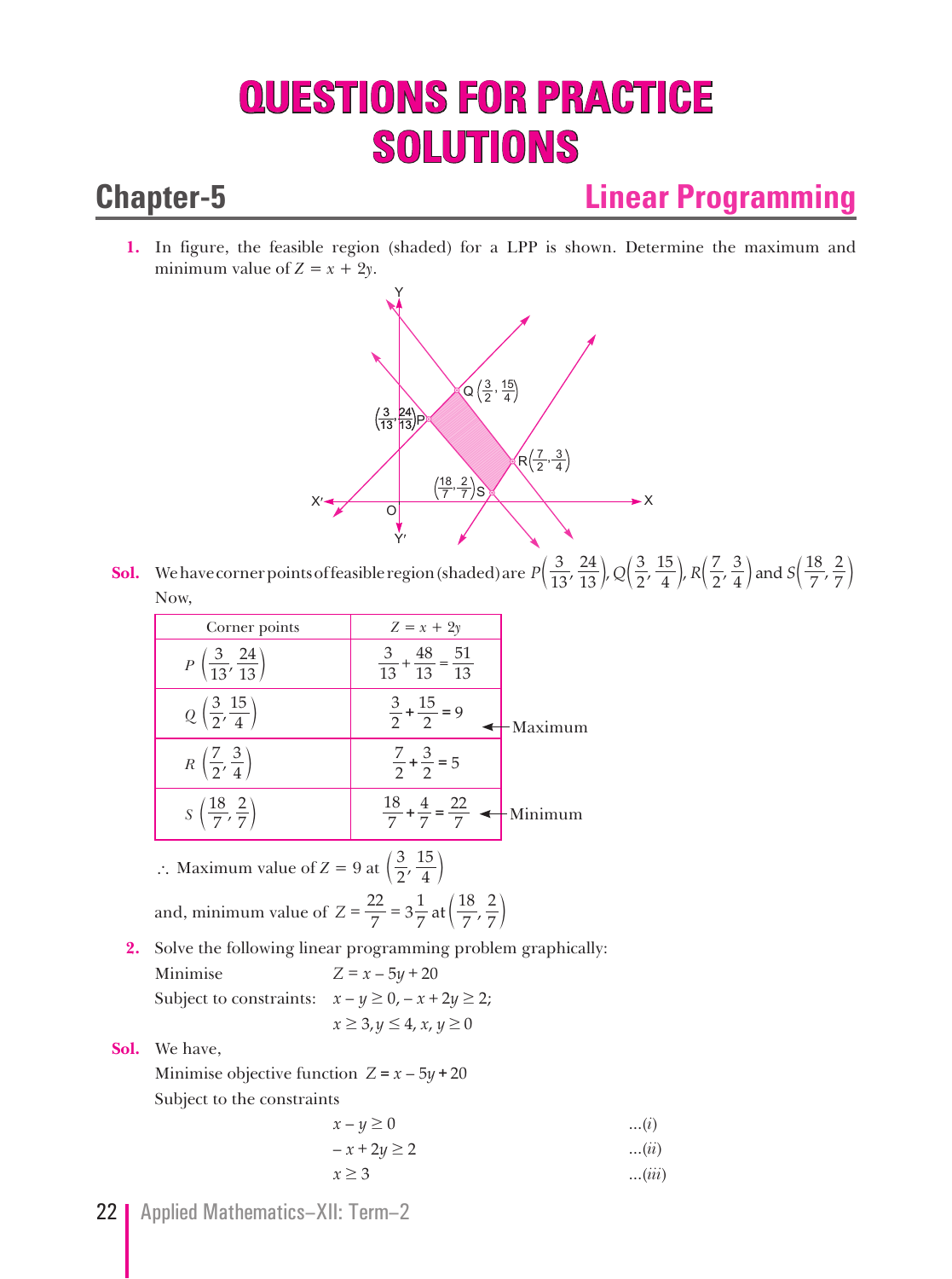$$
x \le 4 \qquad \qquad ...(iv)
$$
  

$$
x, y \ge 0 \qquad \qquad ...(v)
$$

 On plotting (*i*), (*ii*), (*iii*), (*iv*) and (*v*), we get the required feasible (shaded) region *ABCD* whose Corner points are

|                               | $A\left(3,\frac{5}{7}\right)$ , $B(6,4)$ , $C(4,4)$ and $D(3,3)$ |         |
|-------------------------------|------------------------------------------------------------------|---------|
| <b>Corner points</b>          | $Z = x - 5y + 20$                                                |         |
| $A\left(3,\frac{5}{2}\right)$ | 21                                                               |         |
| B(6, 4)                       | 6                                                                |         |
| C(4, 4)                       |                                                                  | Minimum |
| D(3, 3)                       | 8                                                                |         |

Minimum value of *Z* is 4 at  $x = 4$  and  $y = 4$ 

**3.** Solve the following LPP:

Maximise  $Z = 5x_1 + 7x_2$ , Subject to constraints:  $x_1 + x_2 \leq 4$ ,  $3x_1 + 8x_2 \le 24$ ,  $10x_1 + 7x_2 \leq 35$ ,

$$
x_1, x_2 \ge 0.
$$

**Sol.** Given objective function,

Maximise  $Z = 5x_1 + 7x_2$ Subject to the constraints

$$
x_1 + x_2 \le 4
$$
  
\n
$$
3x_1 + 8x_2 \le 24
$$
  
\n
$$
10x_1 + 7x_2 \le 35
$$
  
\n
$$
x_1, x_2 \ge 0
$$

On plotting the given in equations, we got the feasible region (shaded) *OABCD*.

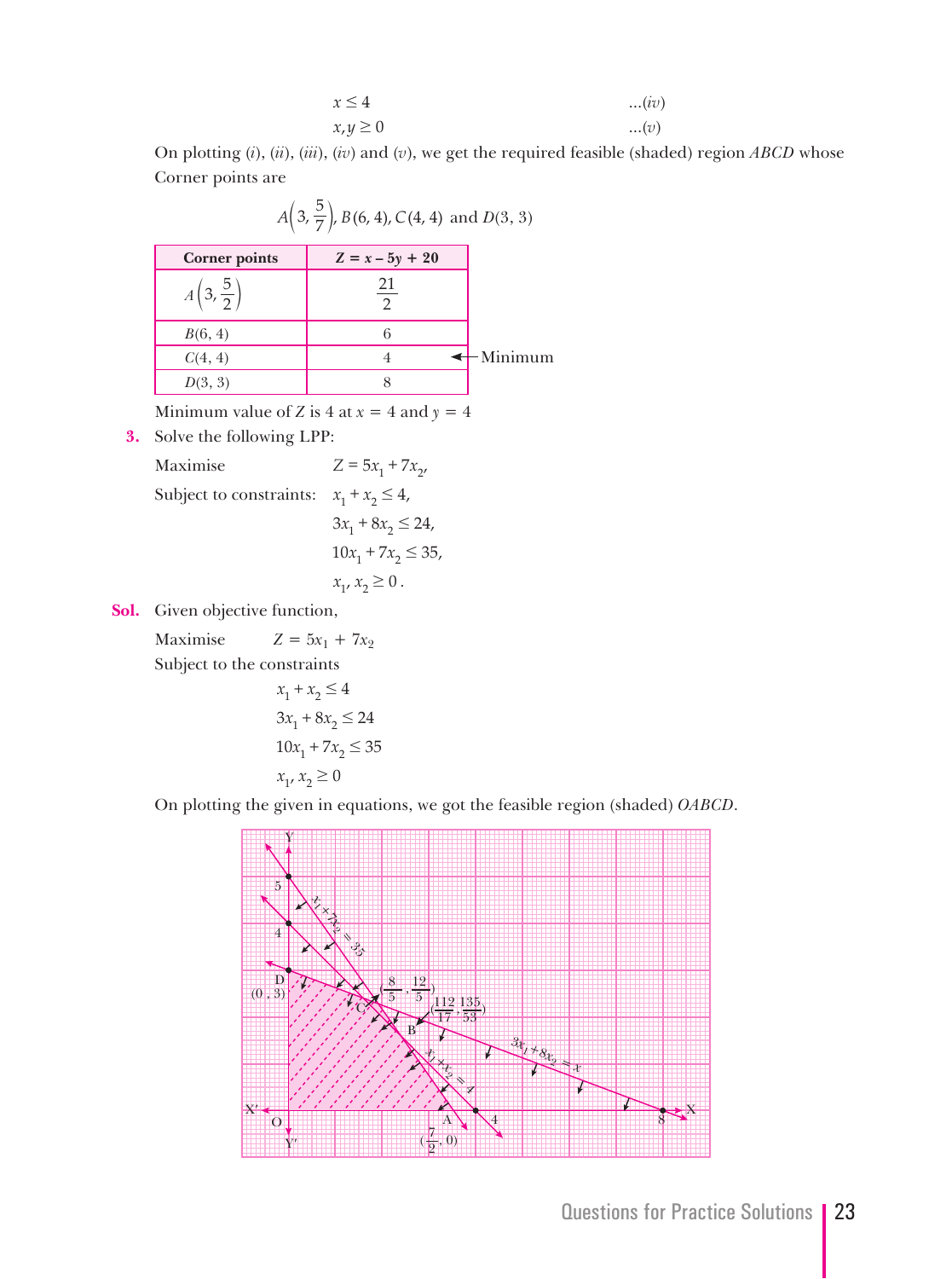We have corner points

$$
O(0, 0), A\left(\frac{7}{2}, 0\right), B\left(\frac{112}{17}, \frac{135}{53}\right), C\left(\frac{8}{5}, \frac{12}{5}\right) \text{ and } D(0, 3)
$$

Now,

| <b>Corner points</b>                     | $Z = 5x_1 + 7x_2$                                                                   |         |
|------------------------------------------|-------------------------------------------------------------------------------------|---------|
| O(0, 0)                                  |                                                                                     |         |
| $A\left(\frac{7}{2},0\right)$            | $\frac{35}{2}$                                                                      |         |
| $B\left(\frac{7}{3},\frac{5}{3}\right)$  | $\frac{70}{3}$                                                                      |         |
| $C\left(\frac{8}{5},\frac{12}{5}\right)$ | $\frac{124}{5}$                                                                     | Maximum |
| D(0, 3)                                  | 21                                                                                  |         |
|                                          | : Maximum value of Z is $\frac{124}{5}$ at $\left(\frac{8}{5}, \frac{12}{5}\right)$ |         |

- **4.** A manufacturing company makes two models A and B of a product. Each piece of model A requires 9 labour hours for fabricating and 1 labour hour for finishing. Each piece of model B requires 12 labour hours for fabricating and 3 labour hours for finishing. For fabricating and finishing the maximum labour hours available are 180 and 30 respectively. The company makes a profit of  $\overline{88,000}$  on each piece of model A and  $\overline{812,000}$  on each piece of model B. To realise a maximum profit formulate above problem in LPP.
- **Sol.** Let *x* be the number of model *A* and *y* be the number of model *B*.

Thus, we have

|                    | A(x) | B(v) |    |
|--------------------|------|------|----|
| <b>Fabricating</b> |      |      | 80 |
| Finishing          |      |      |    |

 $\therefore$  Objective function is to maximise

 $Z = 8000 x + 12000 y$ 

Subject to the constraints

 $9x + 12y \le 180$  $x + 3y \le 30$  $x, y \geq 0$ 

- **5.** One kind of cake requires 200 g of flour and 25 g of fat, and another kind of cake requires 100 g of flour and 50 g of fat. To get the maximum number of cakes can be made from 5 kg of flour and 1 kg of fat, formulate the problem in LPP.
- **Sol.** Let *x* and *y* be the number of cakes of first and second kind respectively.

 $\therefore$  Objective function is  $Z_{\text{max}} = x + y$  (*Z* is the total number of GDP)

Subject to the constraints

$$
200 x + 100y \le 5000 \implies 2x + y \le 50
$$
  

$$
25x + 50y \le 1000 \implies x + 2y \le 40
$$
  

$$
x, y \ge 0
$$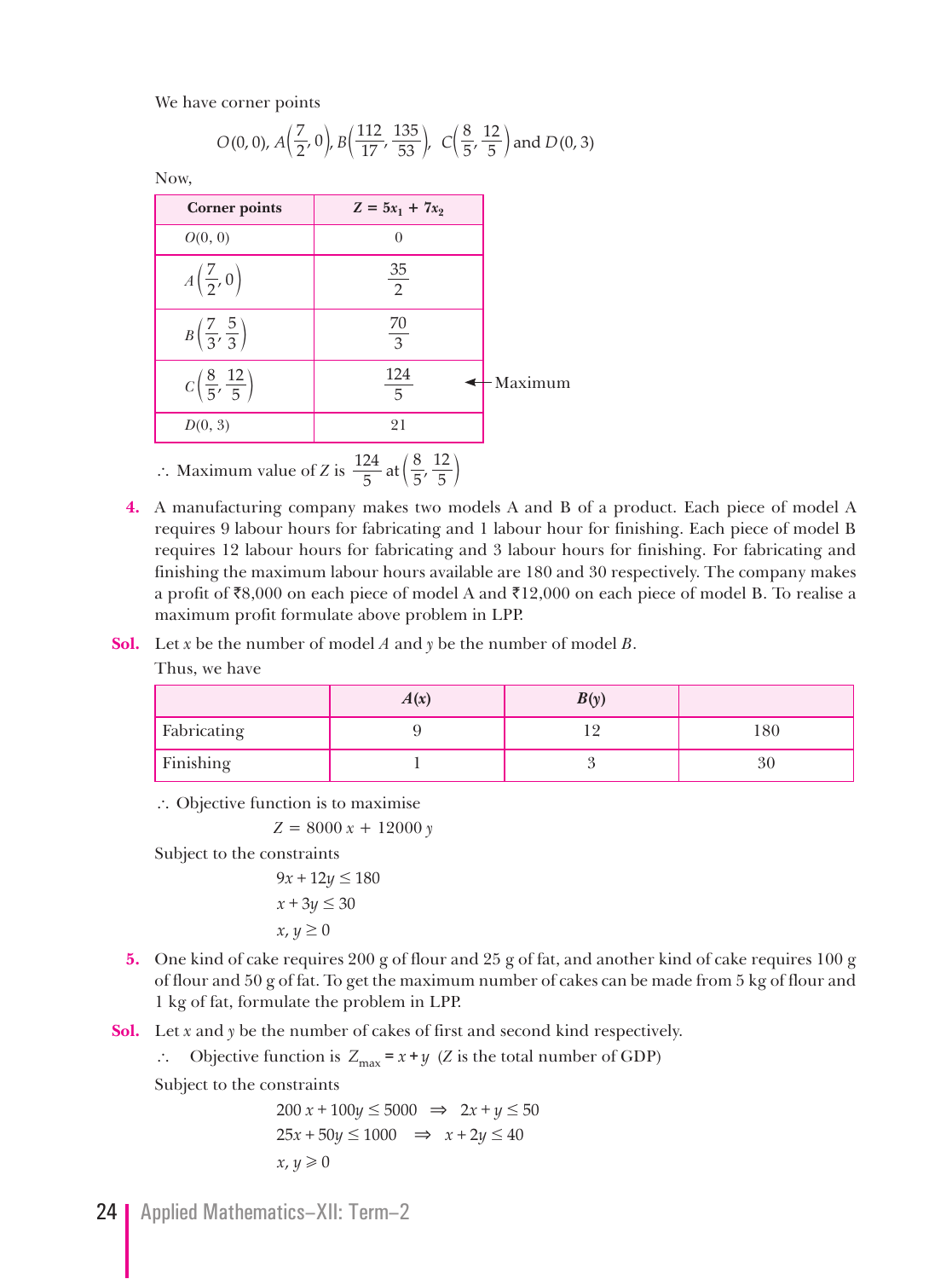- **6.** A manufacturer produces nuts and bolts. It takes 1 hour of work on machine A and 3 hours on machine B to produce a package of nuts. It takes 3 hours on machine A and 1 hour on machine B to produce a package of bolts. He earns a profit of  $\overline{517.50}$  per package on nuts and  $\overline{57.00}$ per package on bolts. If he operates his machines for at most 12 hours a day, the formulate the problems in LPP to maximise his profit.
- **Sol.** Let *x* and *y* be the number of packages of nuts and bolts produced.

We have

|           | <b>Nuts</b> | <b>Bolts</b> |
|-----------|-------------|--------------|
| Machine A |             |              |
| Machine B |             |              |

` Objective function is to maximize profit

 $Z = 17.50x + 7y$ 

Subject to the constraints

$$
x + 3y \le 12
$$
  

$$
3x + y \le 12
$$
  

$$
x, y \ge 0
$$

- **7.** A merchant plans to sell two types of personal computers a desktop model and a portable model that will cost  $\bar{\zeta}$ 25,000 and  $\bar{\zeta}$ 40,000 respectively. He estimates that the total monthly demand of computers will not exceed 250 units. If he does not want to invest more than  $\overline{z}70$  lakhs and if his profit on the desktop model is  $\overline{4}4500$  and on portable mode is  $\overline{5}5000$ , then formulate the problems as LPP to get maximum profit.
- **Sol.** Let number of desktop model be *x* and number of portable model be *y*
	- ∴ Objective function is to maximise profit

 $Z = 4500 x + 5000 y$ 

Subject to the constraints

 $x + y \le 250$  $25000x + 40000y \le 7000000 \implies 5x + 8y \le 1400$  $x, y \geq 0$ 

- **8.** A man rides his motorcycle at the speed of 50 km/hour. He has to spend  $\bar{\tau}$ 2 per km on petrol. If he rides it at a faster speed of 80 km/hour, the petrol cost increases to  $\bar{z}3$  per km. He has at the most  $\bar{\tau}$ 120 to spend on petrol and one hour time. He wishes to find the maximum distance that he can travel. Express this problem as a linear programming problem.
- **Sol.** Let a man travels *x* km at a speed of 50 km/h and *y* km at a speed of 80 km/h

Let *z* be the total distance travel (which is maximum)

$$
\therefore \qquad Z_{\text{max}} = x + y
$$

Now, he has ₹120 to spend on petrol

 $\therefore$  2x + 3y  $\leq$  120

Also, we rides for one hour (at most)

$$
\therefore \frac{x}{50} + \frac{y}{80} \le 1
$$
  
\n
$$
\Rightarrow \quad 8x + 5y \le 400
$$
  
\nHence, objective function is  
\nMaximum distance,  $Z = x + y$   
\nSubject to the constraints  
\n $2x + 3y \le 120$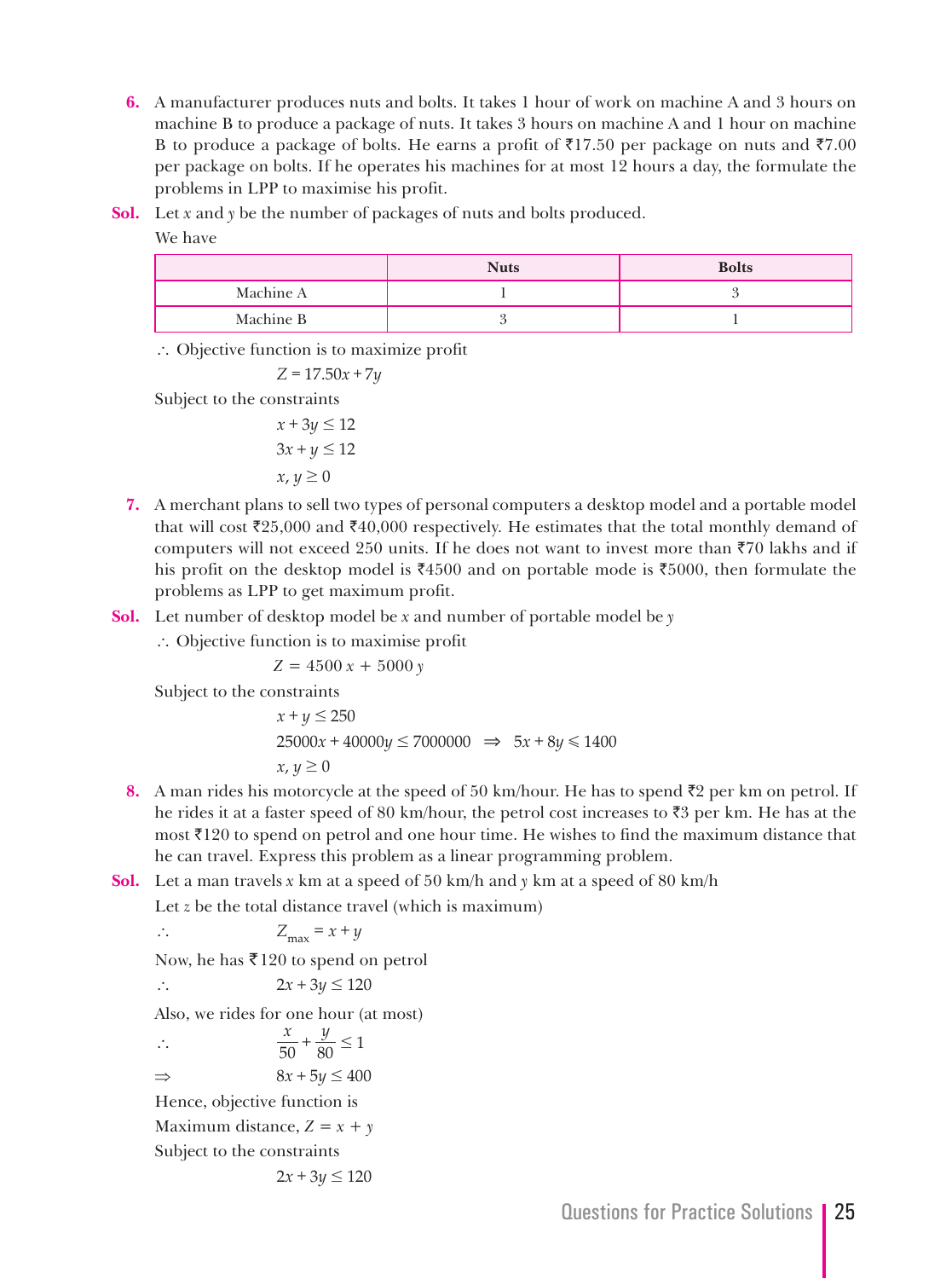$$
8x + 5y \le 400
$$
  

$$
x, y \ge 0
$$

**9.** Determine the maximum value of  $Z = 3x + 4y$  of the feasible region (shaded) for a LPP is shown in figure.

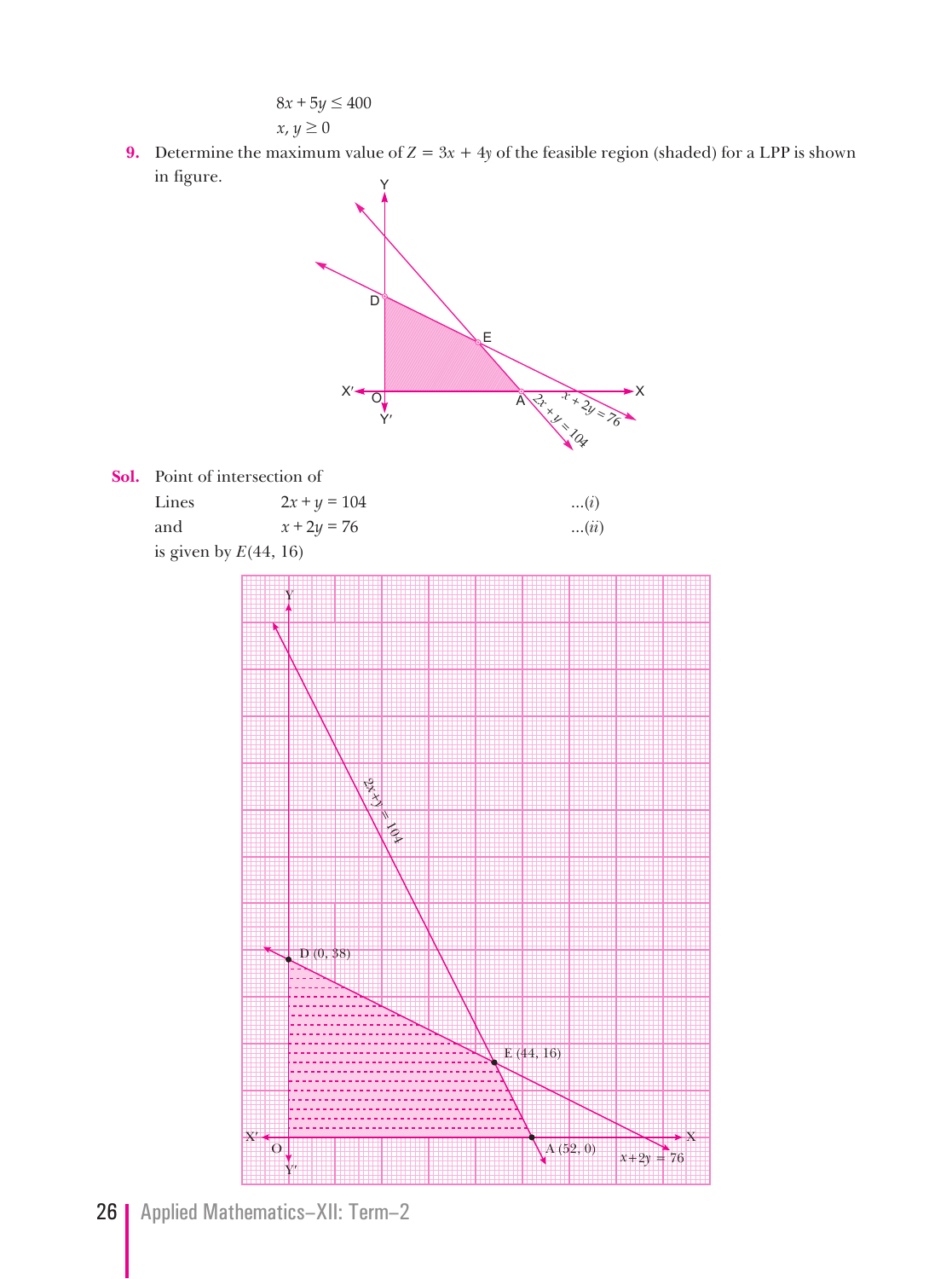$\therefore$  Corner points of this shaded (feasible) region are 0(0, 0),

**Corner points**  $Z = 3x + 4y$  $O(0, 0)$  0 *A*(52, 0) 156 *E*(44, 16) 196 *D*(0, 38) 152  $\leftarrow$ Maximum

*A* (52, 0), *E* (44, 16) and *D* (0, 38)

 $Z_{\text{max}} = 196 \text{ at } (44, 16)$ 

- **10.** (Diet problem) *A* dietician has to develop a special diet using two foods *P* and *Q*. Each packet (containing 30 g) of food *P* contains 12 units of calcium, 4 units of iron, 6 units of cholesterol and 6 units of vitamin *A*. Each packet of the same quantity of food *Q* contain 3 units of calcium, 20 units of iron, 4 units of cholesterol and 3 units of vitamin *A*. The diet requires at least 240 units of calcium, at least 460 units of iron and at most 300 units of cholesterol. How many packets of each food should be used to minimise the amount of vitamin A in the diet? What is the minimum amount of vitamin *A*?
- **Sol.** Let dietician uses *x* packets of food *P* and *y* packets of food *Q*.

Let *Z* be the amount of vitamin *A*, which have to minimize.

Here  $Z = 6x + 3y$  ...(*i*) is objective function

Subject to constraints:

 $12x + 3y \ge 240$ 

| $\Rightarrow$ | $4x + y \ge 80$      | $\dots(i\ell)$ |
|---------------|----------------------|----------------|
|               | $4x + 20y \ge 460$   |                |
| $\Rightarrow$ | $x + 5y \ge 115$     | (iii)          |
|               | $6x + 4y \le 300$    |                |
| $\Rightarrow$ | $3x + 2y \le 150$    | (iv)           |
|               | $x \geq 0, y \geq 0$ | $\dots(i\ell)$ |

 On plotting graph of above constraints (or inequalities) (*ii*), (*iii*), (*iv*) and (*v*) we get bounded shaded region as feasible region having corner points *A*, *B* and *C*. The coordinates of the corner-points of the feasible region *OABC* are  $A(2, 72)$ ,  $B(15, 20)$  and C(40, 15). These points are obtained by solving the corresponding intersecting lines.

Now, the value of *Z* is evaluated at corner points as

| <b>Corner points</b> | $Z = 6x + 3y$ |                         |
|----------------------|---------------|-------------------------|
| A(2, 72)             | 998           |                         |
| B(15, 20)            | 150           | $\Delta$ <i>Minimum</i> |
| C(40, 15)            | 985           |                         |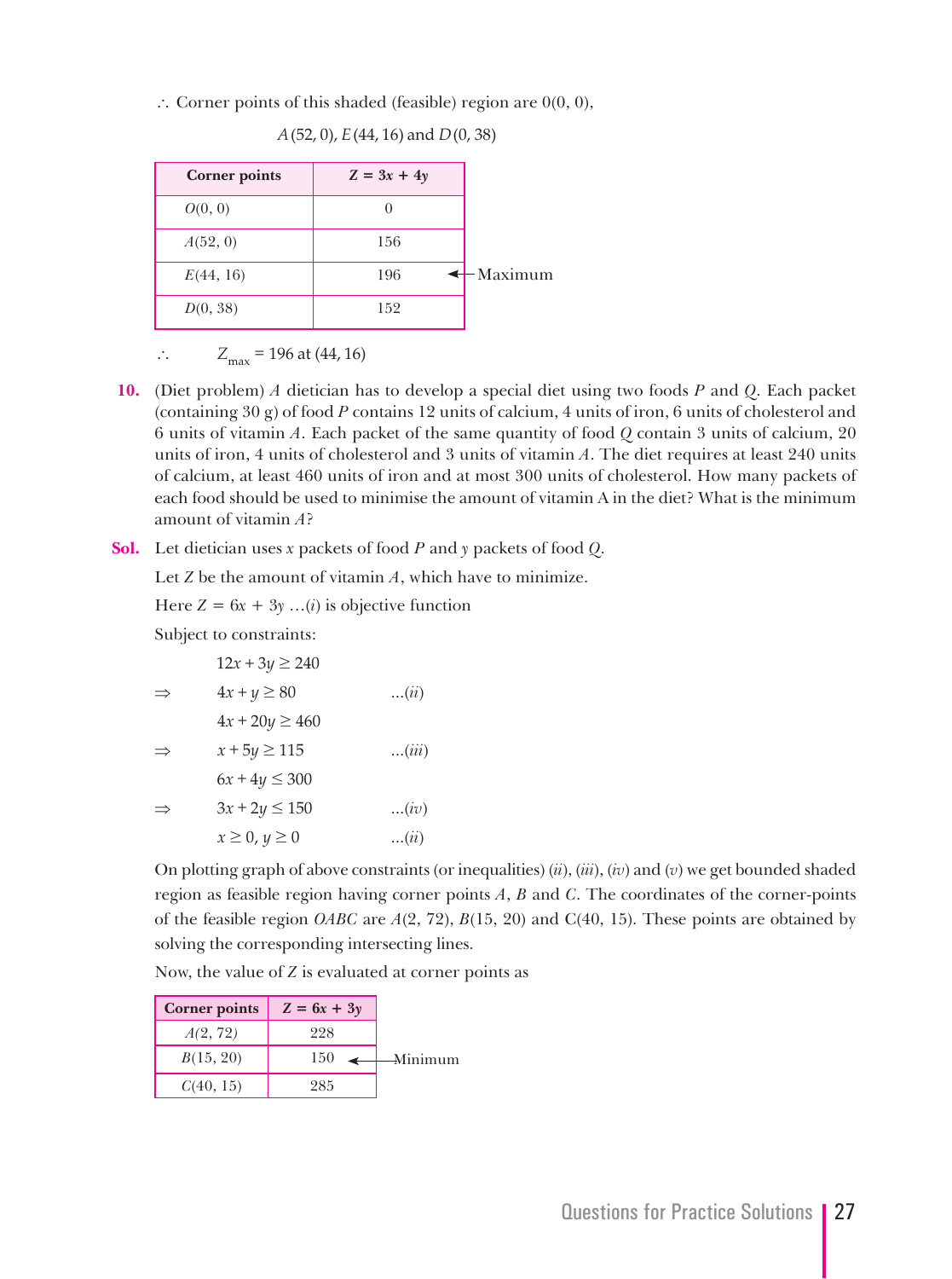

From table, we get *Z* is minimum at (15, 20). Hence dietician should use 15 packets of food *P* and 20 packets of food *Q* to minimize the vitamin *A*. Minimum amount of vitamin *A* is 150 units.

**11.** A manufacturer produces nuts and bolts. It takes 1 hour of work on machine *A* and 3 hours on machine *B* to produce a package of nuts. It takes 3 hours on machine *A* and 1 hour on machine *B* to produce a package of bolts. He earns a profit of  $\bar{\tau}$ 17.50 per package on nuts and  $\bar{z}$  per package on bolts. How many packages of each should be produced each day so as to maximize his profits if he operates his machines for at the most 12 hours a day? Form the linear programming problem and solve it graphically.

### **Sol.** Let *x* package nuts and *y* package bolts are produced

Let *Z* be the profit function, which we have to maximize.

Here  $Z = 17.50x + 7y$  ... (*i*) is objective function.

And constraints are

 $x + 3y \le 12 ... (ii)$  $3x + y \le 12$ ...*(iii)*  $x \geq 0 \dots (iv)$  $y \geq 0 \dots (v)$ 

On plotting graph of above constraints or inequalities (*ii*), (*iii*), (*iv*) and (*v*) we get shaded region as feasible region having corner points *A*, *O*, *B* and *C*.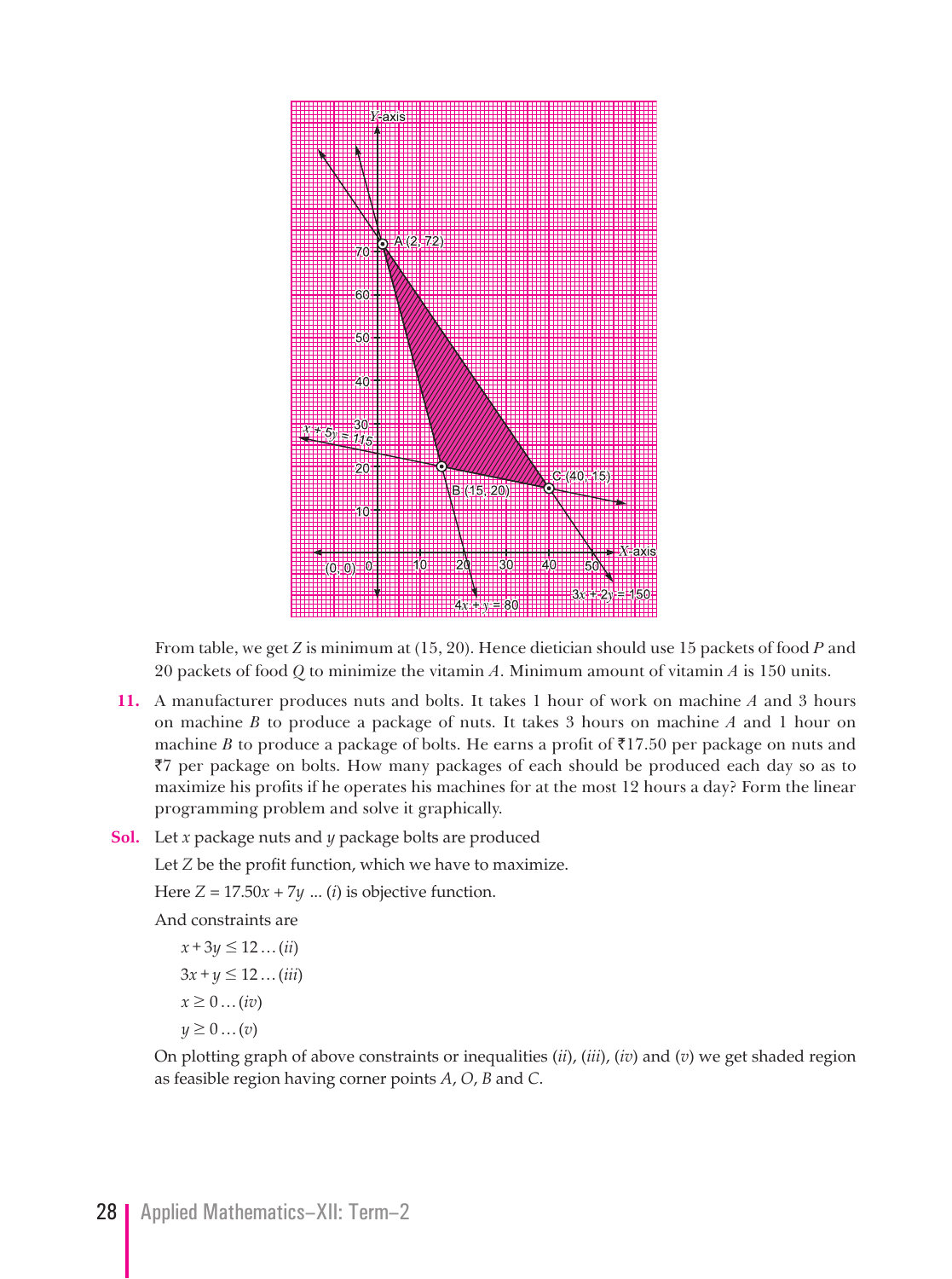

For coordinate of '*C*'

 $x + 3y = 12... (vi)$ 

 $3x + y = 12$  ...(*vii*) are solved

Applying (*vi*) × 3 – (*vii*), we get

 $3x + 9y - 3x - y = 36 - 12$ 

 $\Rightarrow$  8*y* = 24  $\Rightarrow$  *y* = 3 and *x* = 3

Hence coordinate of *C* are (3, 3).

Now the value of *Z* is evaluated at corner point as

| <b>Corner points</b> | $Z = 17.5x + 7y$ |
|----------------------|------------------|
| (0, 4)               | 28               |
| (0, 0)               |                  |
| (4, 0)               | 70               |
| (3, 3)               | 73.5             |

Therefore maximum profit is 73.5 when 3 package nuts and 3 package bolt are produced.

**12.** A cooperative society of farmers has 50 hectares of land to grow two crops *A* and *B*. The profits from crops *A* and *B* per hectare are estimated as  $\bar{\tau}$  10,500 and  $\bar{\tau}$  9,000 respectively. To control weeds, a liquid herbicide has to be used for crops *A* and *B* at the rate of 20 litres and 10 litres per hectare, respectively. Further not more than 800 litres of herbicide should be used in order to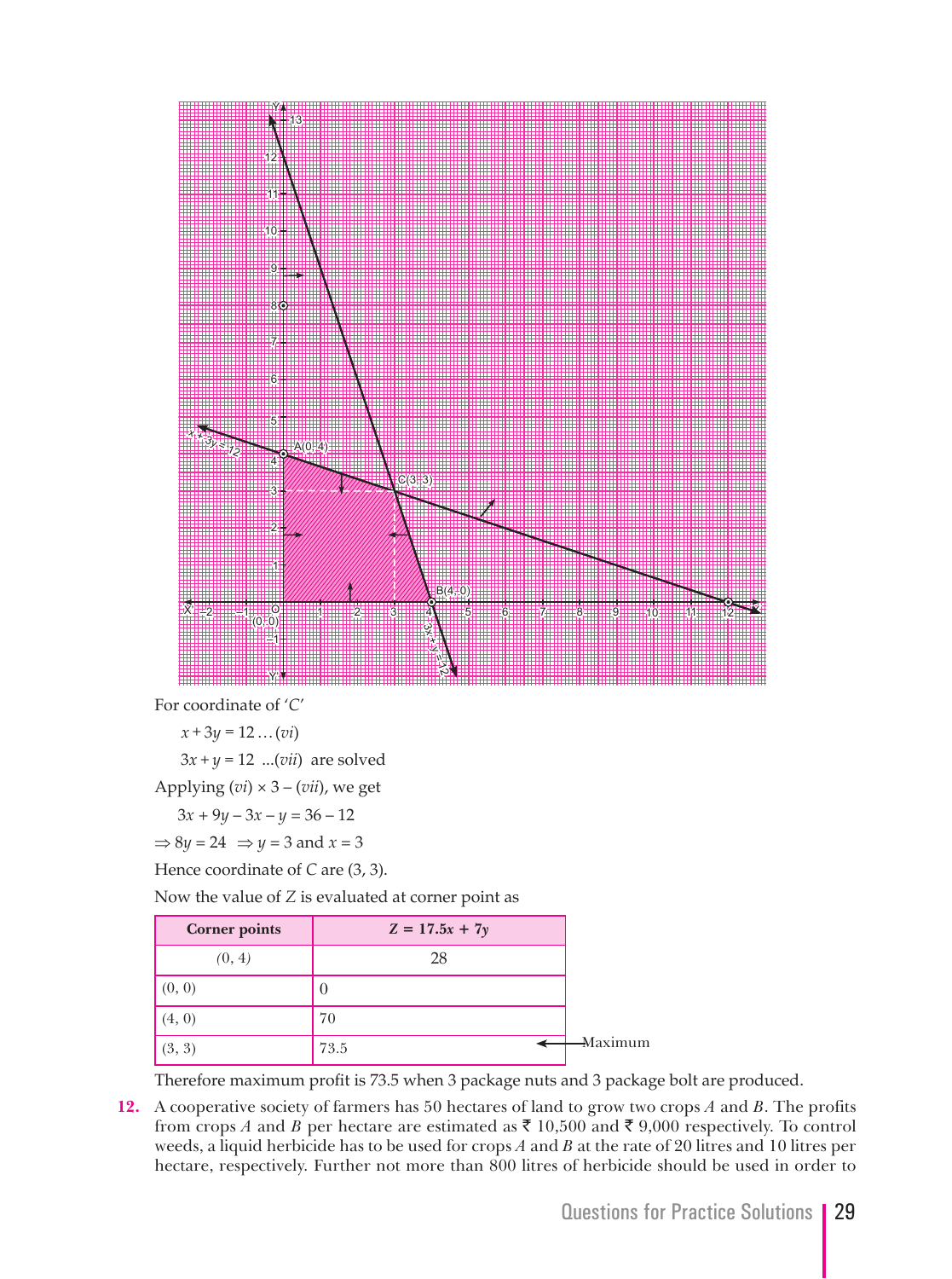protect fish and wildlife using a pond which collects drainage from this land. Keeping in mind that the protection of fish and other wildlife is more important than earning profit, how much land should be allocated to each crop so as to maximize the total profit? Form an LPP from the above and solve it graphically.

**Sol.** Let *x* and *y* hectares of land be allocated to crop *A* and *B* respectively. If Z is the profit then



We have to maximize *Z* subject to the constraints:

$$
x + y \le 50
$$
...(ii)  

$$
20x + 10y \le 800 \implies 2x + y \le 80
$$
...(iii)  
...(iii)

$$
x \ge 0, y \ge 0
$$
...(iv)  
Table for  $x + y = 50$ 

| <b>LAURE IOL</b> $\lambda + \gamma$<br>$ \sigma$ |    |    |  |  |
|--------------------------------------------------|----|----|--|--|
| $\boldsymbol{\mathcal{X}}$                       |    | 50 |  |  |
|                                                  | 50 |    |  |  |

Table for  $2x + y = 80$ 

| $\boldsymbol{\mathcal{X}}$ |    | 40 |
|----------------------------|----|----|
|                            | 80 |    |

 The graph of system of inequalities (*ii*) to (*iv*) are drawn, which gives feasible region *OABC* with corner points *O* (0, 0), *A* (40, 0), *B* (30, 20) and *C* (0, 50).

Feasible region is bounded.

Now,

| <b>Corner points</b> | $Z = 10500x + 9000y$ |
|----------------------|----------------------|
| O(0, 0)              | $\left($             |
| A(40, 0)             | 420000               |
| B(30, 20)            | 495000               |
| C(0, 50)             | 450000               |

Hence, the co-operative society of farmers will get the maximum profit of  $\bar{\tau}$  495000 by allocating 30 hectares for crop *A* and 20 hectares for crop *B*.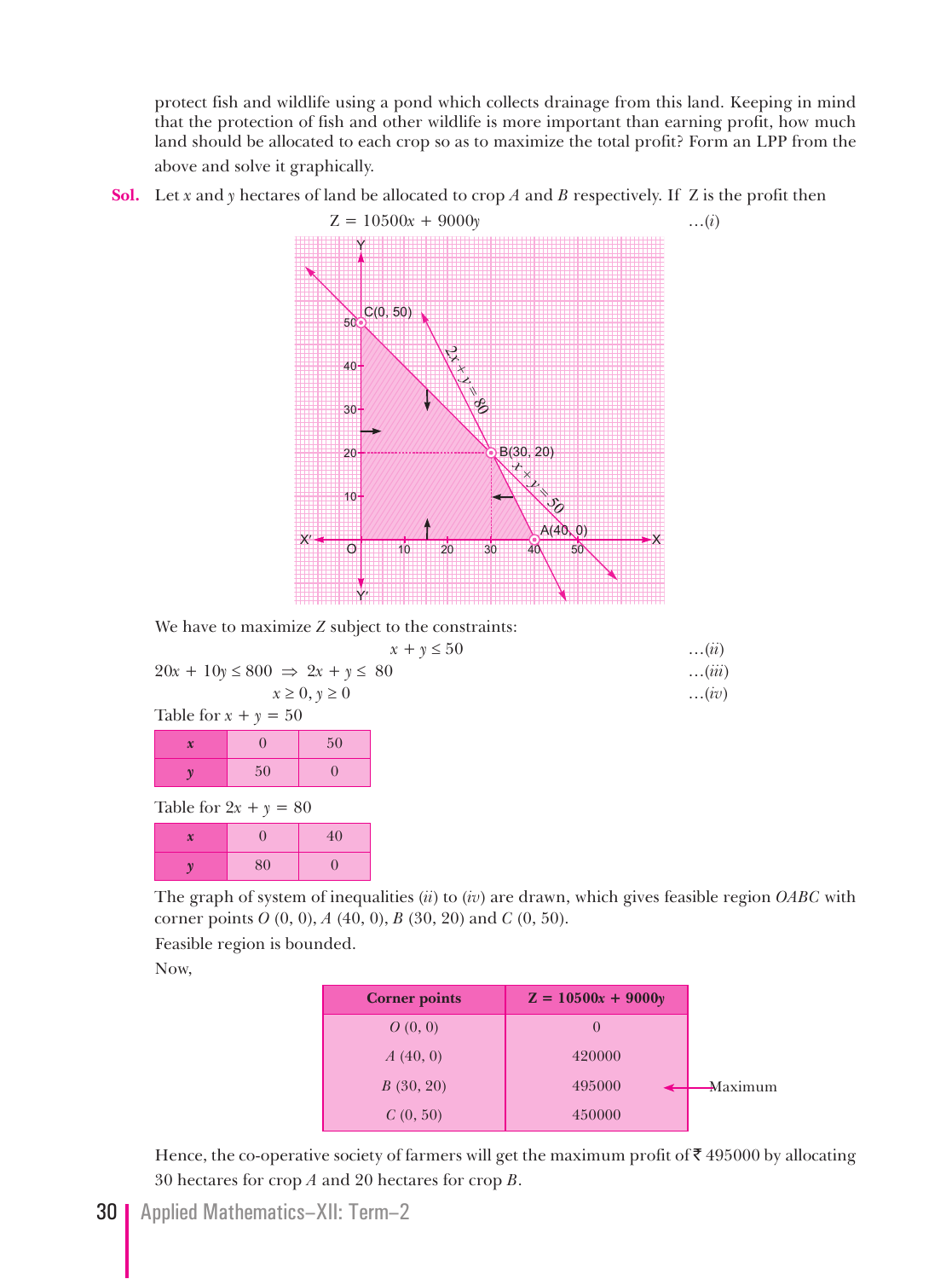- 13. A retired person wants to invest an amount of  $\overline{50,000}$ . His broker recommends investing in two type of bonds '*A*' and '*B*' yielding 10% and 9% return respectively on the invested amount. He decides to invest at least 20,000 in bond '*A*' and at least 10,000 in bond '*B*'. He also wants to invest at least as much in bond '*A*' as in bond '*B*'. Solve this linear programming problem graphically to maximise his returns.
- **Sol.** Let retired person invest  $\bar{x}$  in bond *A* and *y* in bond *B*. The linear programming problem is to maximise his returns '*Z*'.

Here, 
$$
Z = \frac{10}{100}x + \frac{9x}{100}
$$
 ...(i)

Subject to constraints

| $x + y \le 50000$ | $\dots(ii)$ |
|-------------------|-------------|
| $x \ge 20000$     | (iii)       |
| $y \ge 10000$     | (iv)        |
| $y \leq x$        | (v)         |
| $x, y \geq 0$     | (vi)        |

To Solve the LPP, the graph is plotted as follows.

The shaded region in the graph is the feasible region with corner points

*A* (20000, 10000); *B* (40000, 10000); *C* (25000, 25000) and *D* (20000, 20000)



The value of *Z* at corner point is given by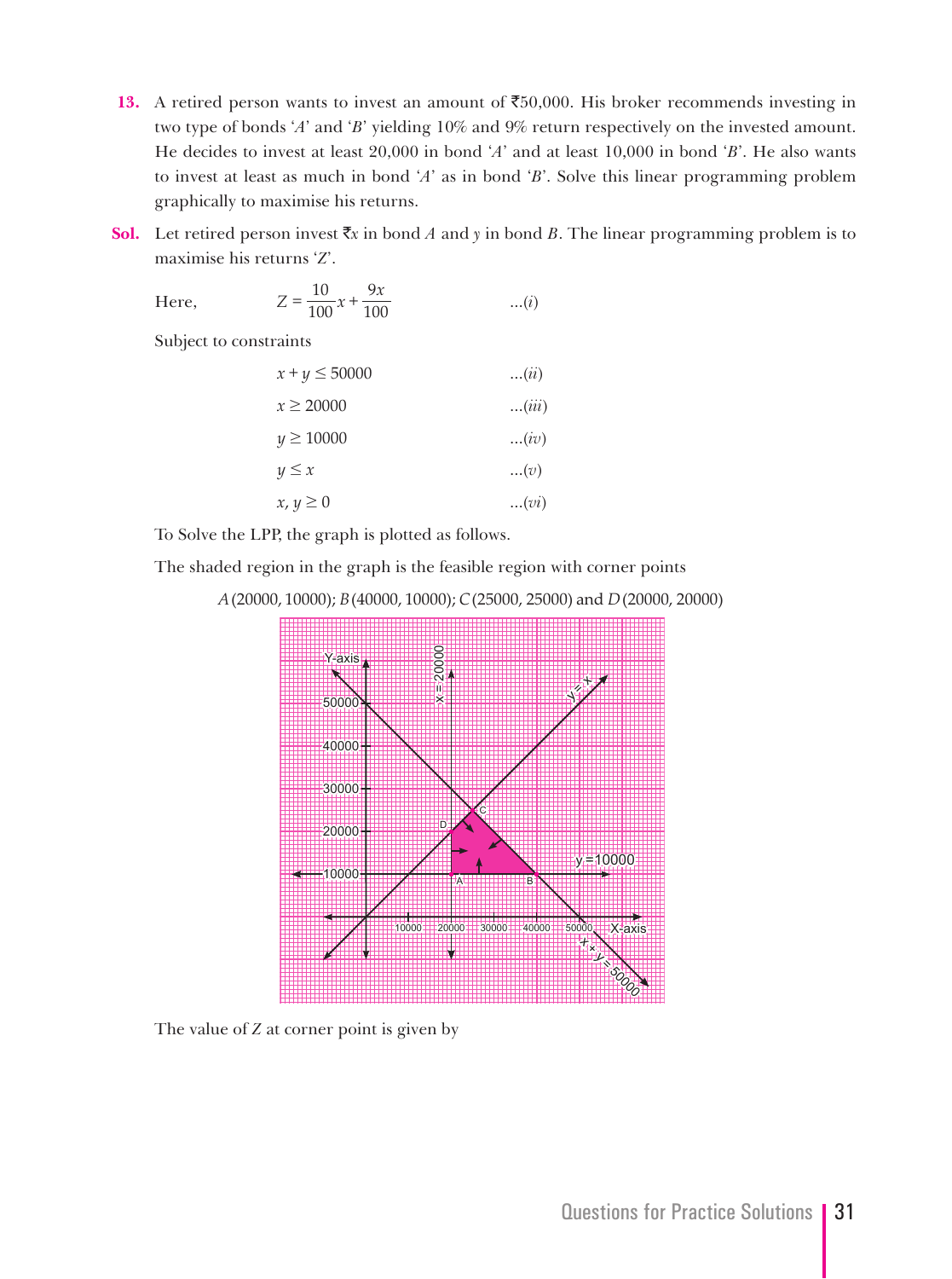| <b>Corner points</b> | $Z = \frac{10x}{100} + \frac{9x}{100}$ |          |
|----------------------|----------------------------------------|----------|
| A(20000, 10000)      | $2000 + 900 = 2900$                    |          |
| B(40000, 10000)      | $4000 + 900 = 4900$                    | -Maximum |
| C(25000, 25000)      | $2500 + 2250 = 4750$                   |          |
| D(20000, 20000)      | $2000 + 1800 = 3800$                   |          |

Hence, for maximum returns of  $\overline{\mathfrak{F}}4900$ , retired person has to invest  $\overline{\mathfrak{F}}40000$  in bond *A* and  $\overline{\xi}$ 10000 in bond *B*.

z z z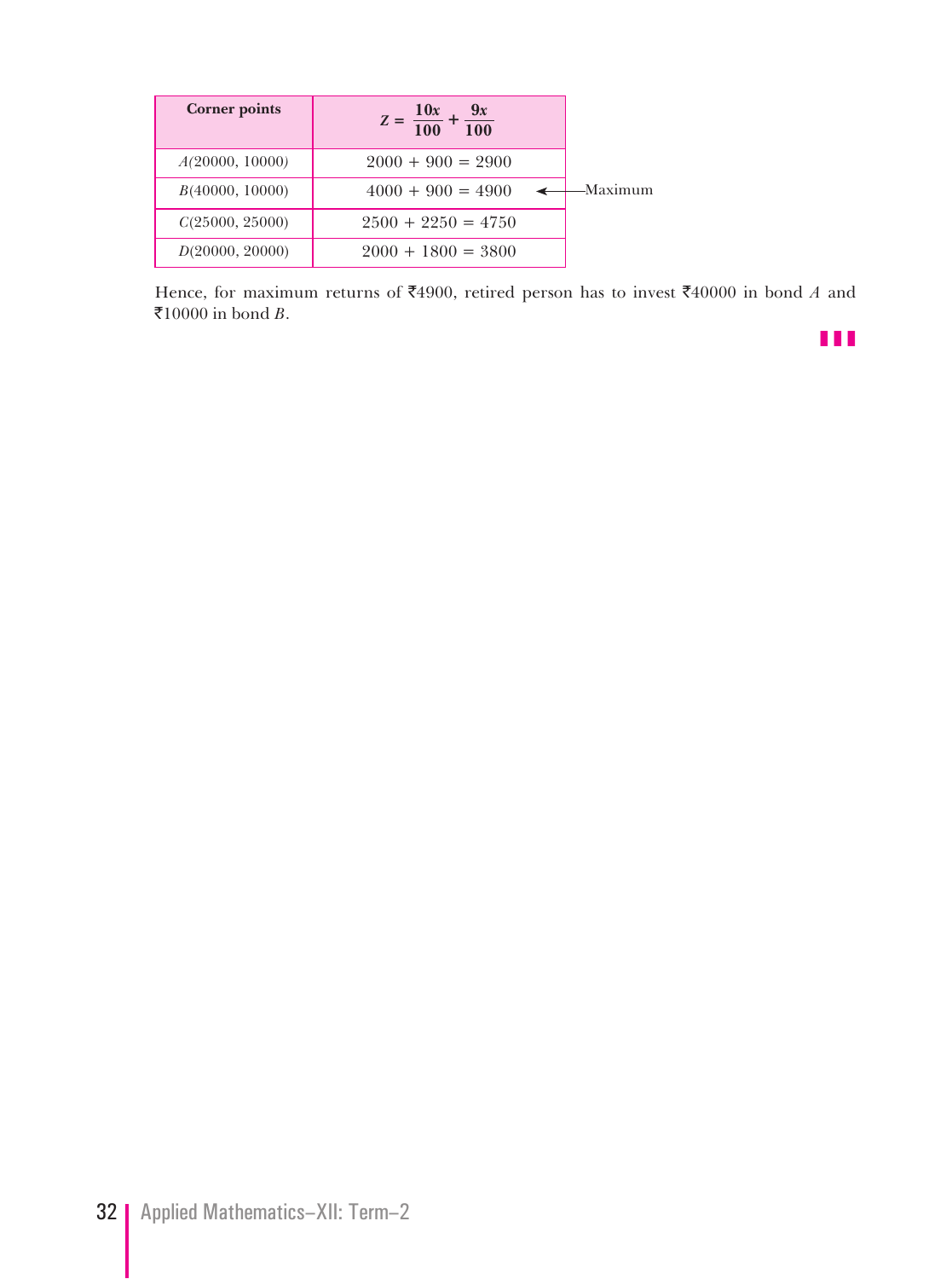# **QUESTIONS FOR PRACTICE SOLUTIONS**

## **Chapter-6 Financial Mathematics**

- **1.** A company intends to create a sinking fund to replace at the end of 20th year assets costing  $\bar{\mathfrak{F}}$  5,00,000. Calculate the amount to be retained out of profits every year if the interest rate is 5% [Given  $(1.05)^{20} = 2.6532$ ].
- **Sol.** Let  $\bar{\tau}$  R be the amount to be retained out of profits every year for 20 years to accumulate  $\mathbf{\bar{5}}$ ,00,000.

We have,

$$
S = 5,00,000, \qquad i = \frac{5}{100} = 0.05 \quad \text{and} \quad n = 20.
$$
  
\n
$$
\therefore \qquad R = \frac{iS}{(1+i)^n - 1}
$$
  
\n
$$
= \frac{0.05 \times 5,00,000}{(1+0.5)^{20} - 1} = \frac{25,000}{(1.05)^{20} - 1}
$$
  
\n
$$
= \frac{25,000}{2.6532 - 1} = \frac{25,000}{1.6532} = 15,122.18
$$

- **2.** At what rate converted semi-annually will the present value of a perpetuity of  $\bar{\mathbf{z}}$ 450 payable at the end of each 6 months be  $\bar{\mathfrak{r}}20,000$ ?
- **Sol.** Let *r* be the interest rate converted semi-annually. Then *i*, the interest rate per period is  $\frac{r}{2}$

Since, 
$$
P = \frac{R}{i}
$$

where  $P = 20,000$  and  $R = 450$ 

 $We have$ 

We have 
$$
i = \frac{R}{P} = \frac{450}{20,000} = 0.0225
$$
  
 $\frac{r}{2} = 0.0225$   
 $r = 0.045$  or 4.5 %

- **3.** Mr. *X* plans to save amount for higher studies of his son, required after 10 years. He expects the cost of these studies to be  $\bar{\mathcal{F}}1,00,000$ . How much should he save at the beginning of each year to accumulate this amount at the end of 10 years, if the interest rate is 12% compounded annually?
- **Sol.** Let the size of each annual payment be  $\bar{\zeta}R$ . These payments represent annuity due consisting 10 annual payments at the rate 0.12 per annum. Thus, using the following formula for the amount of annuity due:

$$
A = R \left[ S_{\overline{n+1|i}} - 1 \right]
$$

Where  $A = 1,00,000$ ,  $n = 10$  and  $i = 0.12$ 

$$
1,00,000 = R [S_{110.12} - 1]
$$
  
=  $R \left[ \frac{(1.12)^{11} - 1}{0.12} \right]$   
=  $R (19.65458)$   
 $R = \frac{1,00,000}{19.65458} =$  ₹5087.87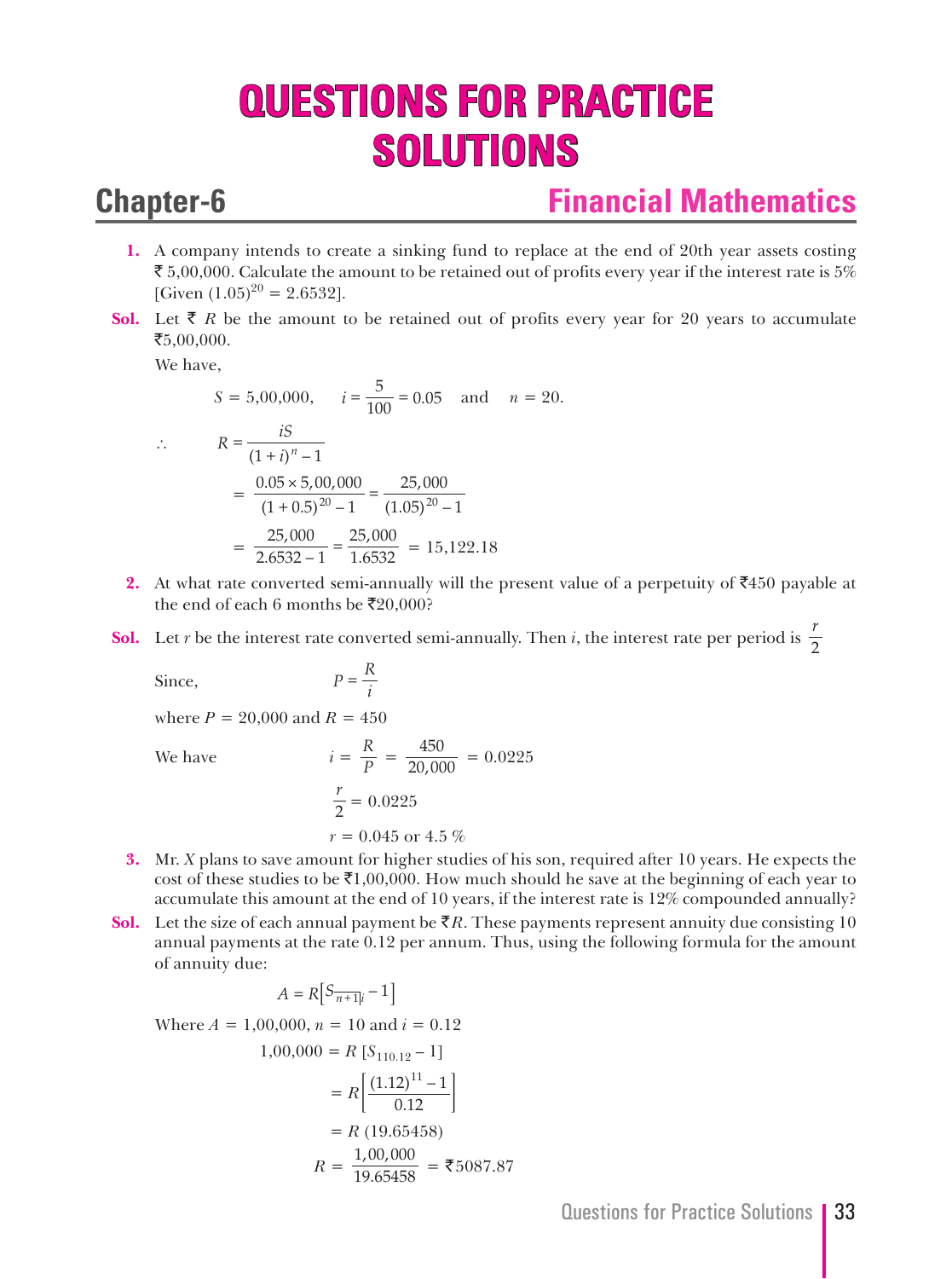- **4.** A man buys a house for which he agrees to pay  $\mathsf{\overline{5}},000$  at the end of each month for 8 years. If money is worth 12% converted monthly, what is the cash price of the house? [Given  $(1.01)^{-96}$  = 0.3847229701].
- **Sol.** Let ₹ P be the cash price of the house.

We have,

$$
EMI = \t{5,000}, n = 12 \times 8 = 96
$$

and 
$$
i = \frac{12}{1200} = 0.01
$$
  
\n∴  $E = \frac{Pi}{1 - (1 + i)^{-n}}$   
\n $P = \frac{E}{i} \{1 - (1 + i)^{-n}\}$   
\n $P = \frac{5000}{0.01} \{i - (1.01)^{-96}\}$   
\n $P = 5,00,000(1 - 0.3847229701)$   
\n $= 5,00,000 \times 0.6152770299$   
\n $P = ₹307,638.51$ 

Hence, the cash price of the house is  $\bar{\tau}$  307638.51.

- **5.** Mr. *X* takes a loan of  $\overline{z}2,00,000$  with 10% annual interest rate for 5 years. Calculate EMI under Flat Rate System.
- **Sol.** We are given that

$$
P = ₹2,00,000
$$
  

$$
I = \frac{10}{100} \times 2,00,000 \times 5 = ₹1,00,000
$$
  

$$
n = 5
$$
 years = 5 × 12 = 60

EMI is given by the formula

$$
EMI = \left(\frac{P+I}{n}\right)
$$
  

$$
EMI = \left(\frac{2,00,000+1,00,000}{60}\right)
$$
  

$$
= \frac{3,00,000}{60} = \text{F } 5000
$$

**6.** What annual rate compounded continuously is equivalent to an effective rate of 10%?

**Sol.** Let *r* be the annual rate and  $r_e$  be the effective rate.

We know that

$$
r = 2.3025 \log (1 + r_e)
$$
  
\n
$$
r = 2.3025 \log (1 + \frac{10}{100})
$$
  
\n
$$
r = 2.3025 \log (1 + 0.1)
$$
  
\n
$$
r = 2.3025 \log (1.1)
$$
  
\n
$$
r = 2.3025 \times 0.0414 = 0.0953
$$

Hence, the annual rate is 9.53%.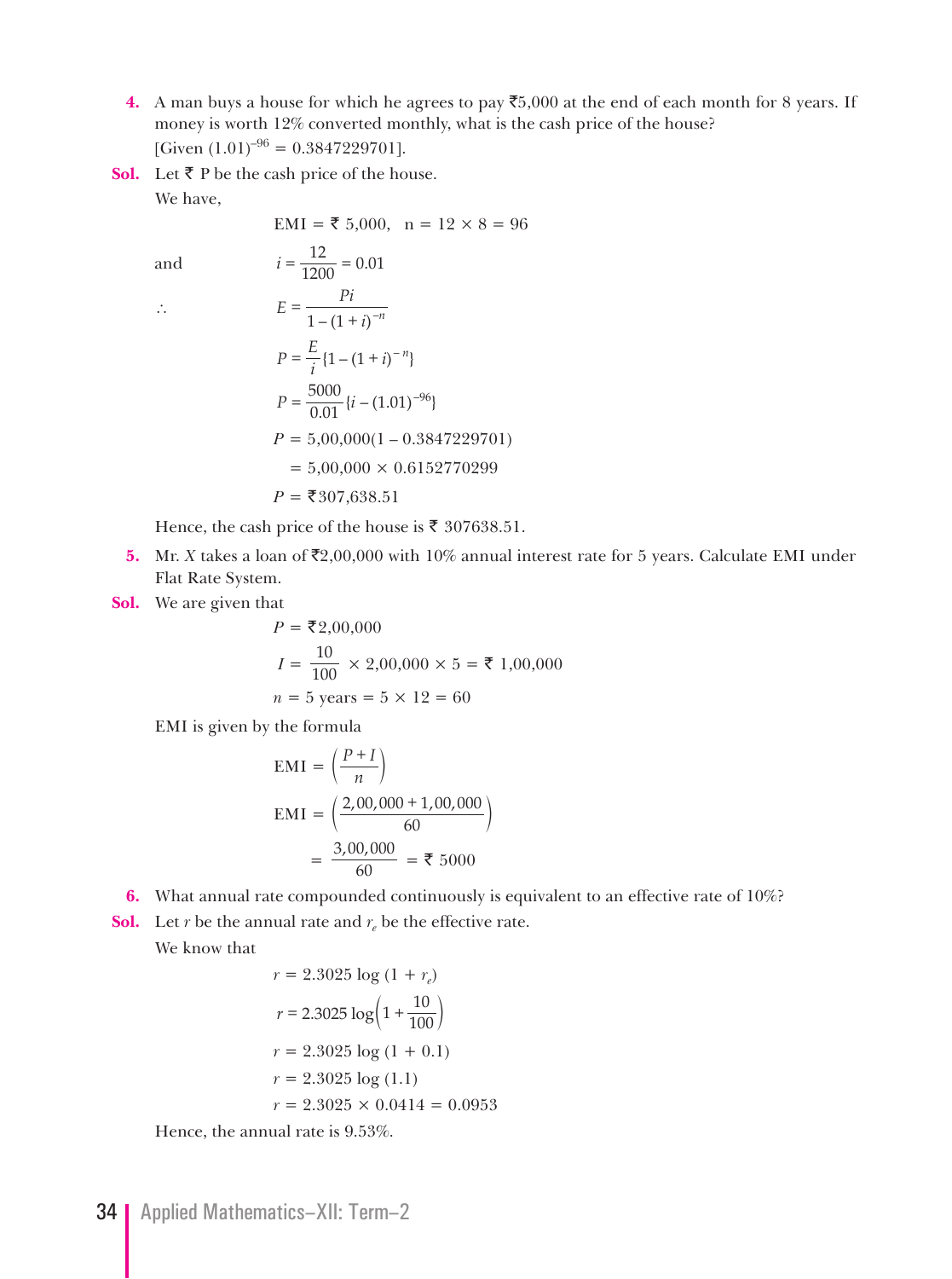**7.** A bond has face value of  $\bar{\mathfrak{z}}10,000$  and matures in 15 years at par. The nominal interest is 7%. What is the price of the bond that will yield an effective interest of 8%? [Given  $(1.08)^{-15} = 0.31524170$ ]

**Sol.** We have,

Face value (*F*) = ₹ 10,000 Number of Periods (*n*) = 15 Annual yield rate (*i*) =  $\frac{8}{100}$  = 0.08 Annual dividend =  $\frac{7}{100} \times 10,000 =$  ₹ 700 Maturity value  $(C)$  = Face value =  $\overline{\mathfrak{F}}10,000$  ∴ Purchase price (*V*) of the bond is given by  $V = R\left\{\frac{1-(1+i)^{-n}}{i}\right\} + C(1+i)^{-n}$  $V = 700 \left\{ \frac{1 - (1 + 0.08)^{-15}}{0.08} \right\} + 10000 (1 + 0.08)^{-15}$  $V = \frac{70,000}{8} \{1 - (1.08)^{-15}\} + 10,000 (1.08)^{-15}$  $V = \frac{70,000}{8} \{1 - 0.31524170\} + 10,000 \times 0.31524170$  $V = \frac{70,000}{8} \times 0.6847583 + 3152.4170$  $V = ₹ (5991.6351 + 3152.4170)$ 

∴  $V = ₹ 9144.05$ 

Hence, purchase price of bond is ₹9144.05.

- **8.** Find the effective rate of interest equivalent to a nominal rate of 6% compounded
	- (*i*) Semi-annually
	- (*ii*) Quarterly
	- (*iii*) Continuously
- **Sol.** (*i*) When compounded semi-annually We have  $r = 0.06$  and  $m = 2$

$$
r_{eff} = \left(1 + \frac{r}{m}\right)^m - 1
$$

$$
= \left(1 + \frac{0.06}{2}\right)^2 - 1
$$

$$
= 0.0609 \text{ or } 6.09\%
$$

(*ii*) When compounded quarterly

We have  $r = 0.06$  and  $m = 4$ 

$$
r_{eff} = \left(1 + \frac{r}{m}\right)^{m} - 1
$$

$$
= \left(1 + \frac{0.06}{4}\right)^{4} - 1
$$

$$
= 0.0613 \text{ or } 6.13\%
$$